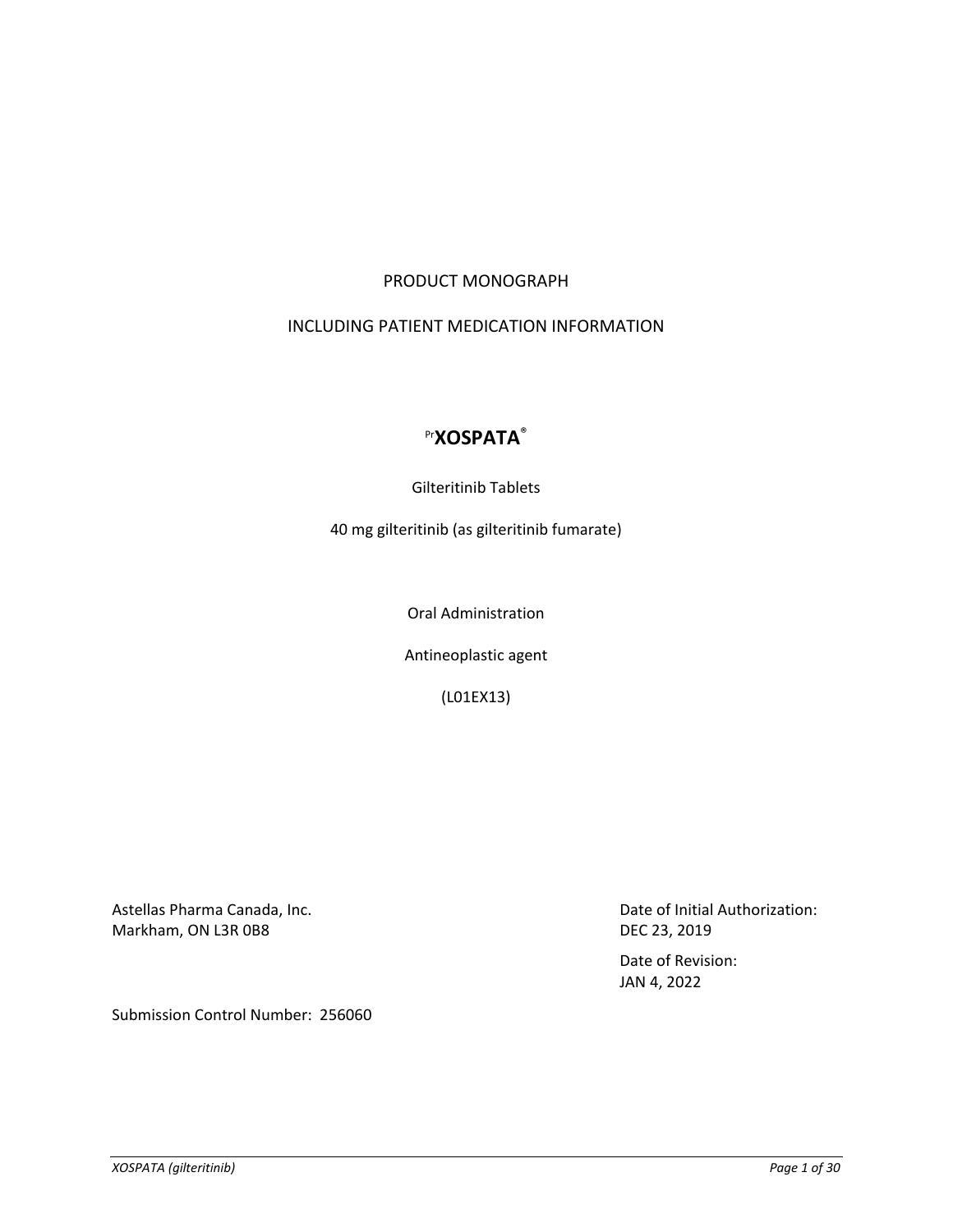# <span id="page-1-0"></span>**RECENT MAJOR LABEL CHANGES**

# <span id="page-1-1"></span>**TABLE OF CONTENTS**

| 1              |       |                                                              |  |
|----------------|-------|--------------------------------------------------------------|--|
|                | 1.1   |                                                              |  |
|                | 1.2   |                                                              |  |
| $\overline{2}$ |       |                                                              |  |
| 3              |       |                                                              |  |
| 4              |       |                                                              |  |
|                | 4.1   |                                                              |  |
|                | 4.2   |                                                              |  |
|                | 4.3   |                                                              |  |
|                | 4.4   |                                                              |  |
|                | 4.5   |                                                              |  |
| 5              |       |                                                              |  |
| 6              |       | DOSAGE FORMS, STRENGTHS, COMPOSITION AND PACKAGING7          |  |
| 7              |       |                                                              |  |
|                | 7.1   |                                                              |  |
|                | 7.1.1 |                                                              |  |
|                | 7.1.2 |                                                              |  |
|                | 7.1.3 |                                                              |  |
|                | 7.1.4 |                                                              |  |
| 8              |       |                                                              |  |
|                | 8.1   |                                                              |  |
|                | 8.2   |                                                              |  |
|                | 8.3   |                                                              |  |
|                | 8.3.1 | Less Common Clinical Trial Adverse Reactions - Pediatrics 12 |  |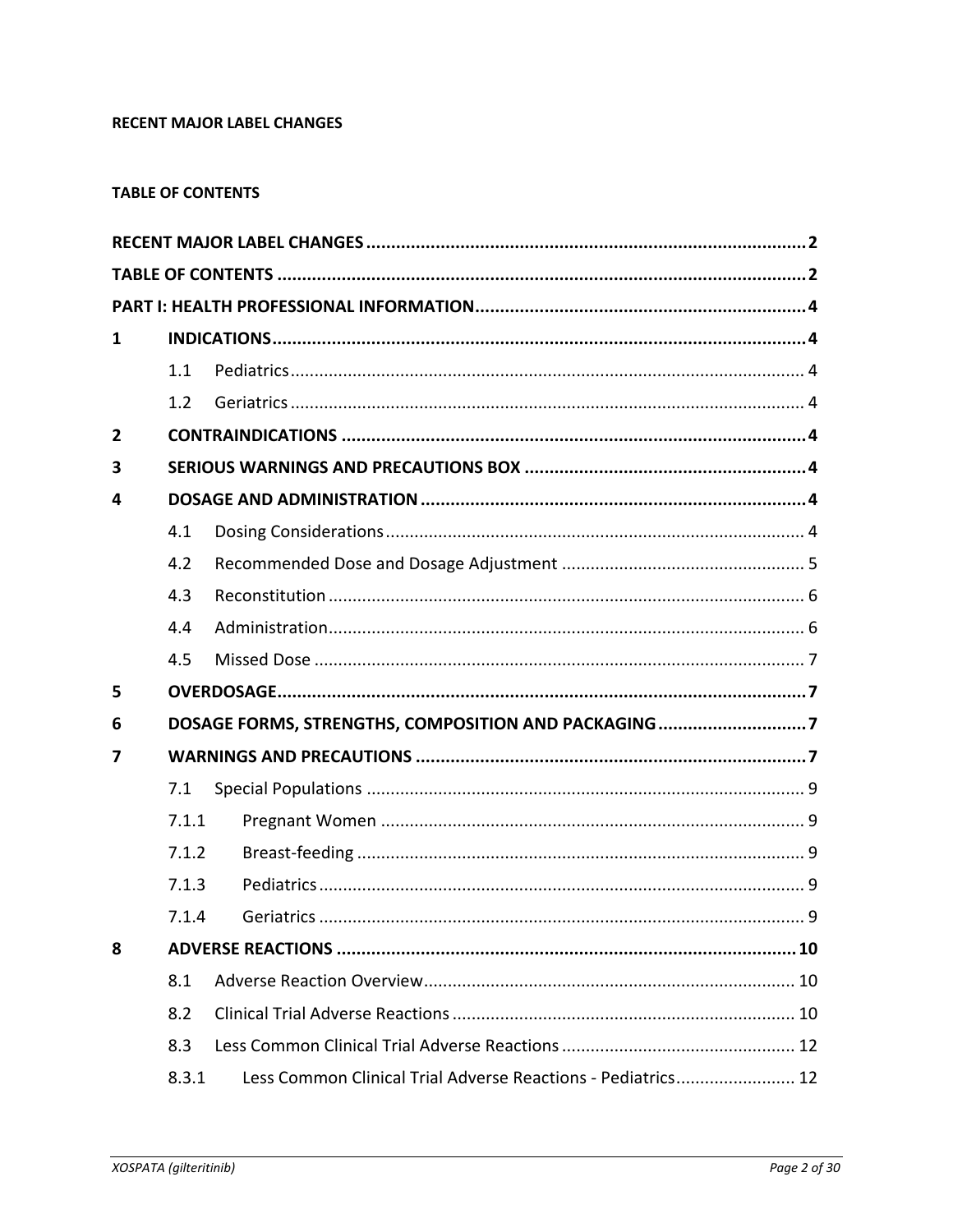|    | 8.4 | Abnormal Laboratory Findings: Hematologic, Clinical Chemistry and Other |  |  |  |
|----|-----|-------------------------------------------------------------------------|--|--|--|
|    | 8.5 |                                                                         |  |  |  |
| 9  |     |                                                                         |  |  |  |
|    | 9.2 |                                                                         |  |  |  |
|    | 9.3 |                                                                         |  |  |  |
|    | 9.4 |                                                                         |  |  |  |
|    | 9.5 |                                                                         |  |  |  |
|    | 9.6 |                                                                         |  |  |  |
|    | 9.7 |                                                                         |  |  |  |
| 10 |     |                                                                         |  |  |  |
|    |     |                                                                         |  |  |  |
|    |     |                                                                         |  |  |  |
|    |     |                                                                         |  |  |  |
| 11 |     |                                                                         |  |  |  |
| 12 |     |                                                                         |  |  |  |
|    |     |                                                                         |  |  |  |
| 13 |     |                                                                         |  |  |  |
| 14 |     |                                                                         |  |  |  |
|    |     |                                                                         |  |  |  |
|    |     |                                                                         |  |  |  |
|    |     |                                                                         |  |  |  |
| 15 |     |                                                                         |  |  |  |
| 16 |     |                                                                         |  |  |  |
| 17 |     |                                                                         |  |  |  |
|    |     |                                                                         |  |  |  |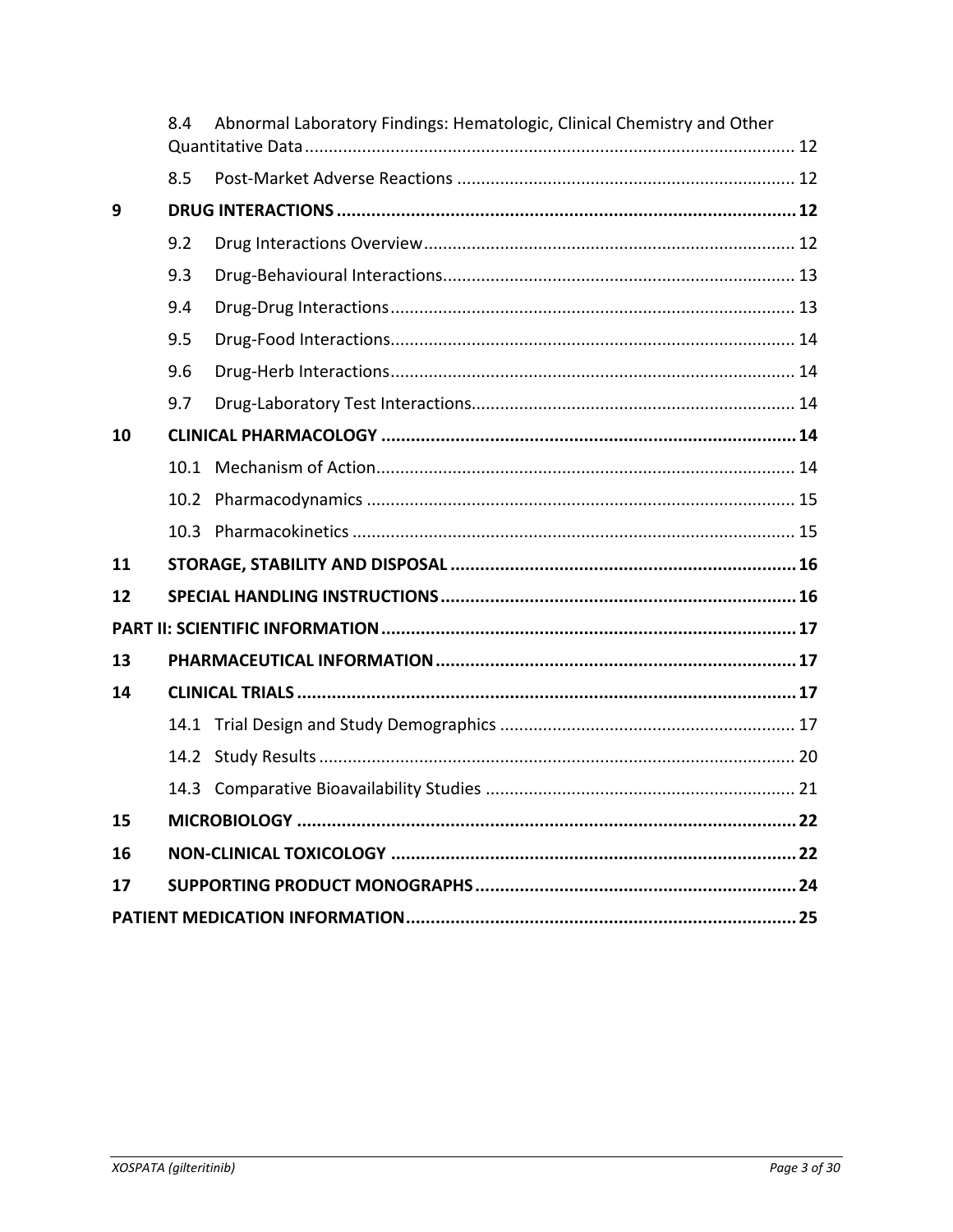# <span id="page-3-0"></span>**PART I: HEALTH PROFESSIONAL INFORMATION**

# <span id="page-3-1"></span>**1 INDICATIONS**

Xospata® (gilteritinib tablets) is indicated for:

• the treatment of adult patients who have relapsed or refractory acute myeloid leukemia (AML) with a FMS-like tyrosine kinase 3 (*FLT3*) mutation.

<span id="page-3-2"></span>A validated test is required to confirm the FLT3 mutation status of AML.

## **1.1 Pediatrics**

**Pediatrics (< 18 years of age)**: No clinical efficacy and safety data are available to Health Canada; therefore, Health Canada has not authorized an indication for pediatric use (see WARNINGS AND PRECAUTIONS, Special Populations).

## <span id="page-3-3"></span>**1.2 Geriatrics**

**Geriatrics (≥ 65 years of age):** No overall differences in efficacy or safety were observed in patients 65 years or older compared to younger patients in clinical trials (see WARNINGS AND PRECAUTIONS, Special populations).

## <span id="page-3-4"></span>**2 CONTRAINDICATIONS**

Xospata is contraindicated in patients who are hypersensitive to this drug or to any ingredient in the formulation, including any non-medicinal ingredient, or component of the container. For a complete listing, see DOSAGE FORMS, STRENGTHS, COMPOSITION AND PACKAGING.

# <span id="page-3-5"></span>**3 SERIOUS WARNINGS AND PRECAUTIONS BOX**

### **Serious Warnings and Precautions**

Differentiation syndrome was reported in patients treated with Xospata. Symptoms and clinical findings may include fever, dyspnea, pleural effusion, pericardial effusion, pulmonary infiltrate, hypotension, rapid weight gain, peripheral edema, rash, and renal dysfunction. Some cases had concomitant acute febrile neutrophilic dermatosis. Differentiation syndrome can be fatal if not treated. If differentiation syndrome is suspected, initiate corticosteroid therapy and hemodynamic monitoring until symptom resolution (see WARNINGS AND PRECAUTIONS; ADVERSE REACTIONS).

# <span id="page-3-6"></span>**4 DOSAGE AND ADMINISTRATION**

### <span id="page-3-7"></span>**4.1 Dosing Considerations**

- Treatment with Xospata should be initiated and supervised by a physician experienced in the use of anticancer therapies.
- Prior to initiation of treatment with Xospata, patients must have confirmation of *FLT3* mutation (internal tandem duplication [ITD] or tyrosine kinase domain [TKD]) using a validated test.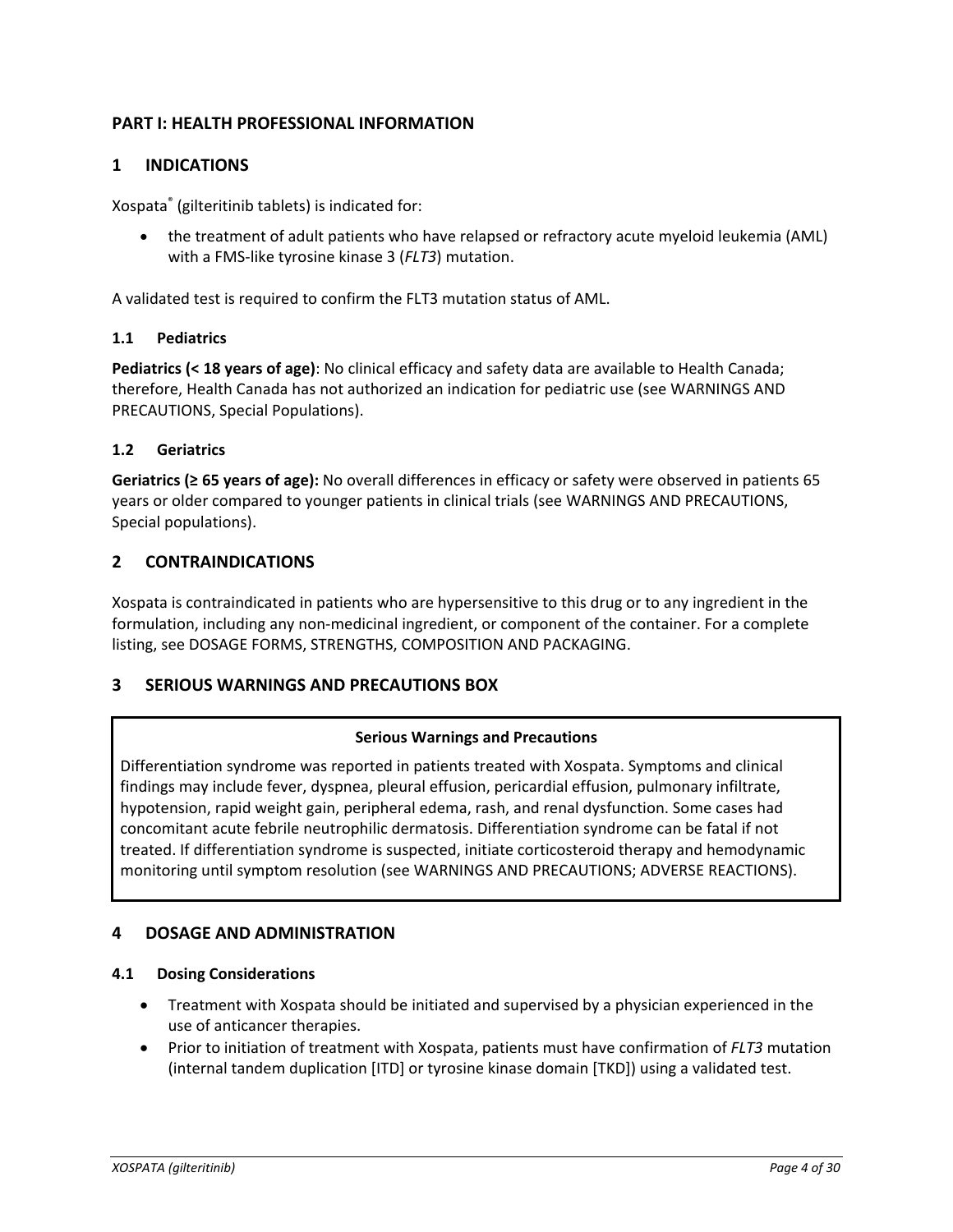- Assess blood counts and chemistries, including creatine phosphokinase, prior to the initiation of treatment with Xospata, once weekly for the first month, once every other week for the second month, and monthly for the duration of therapy.
- Perform electrocardiogram (ECG) prior to initiation of treatment with Xospata, on days 8 and 15 of the first month, prior to the start of the next two months of treatment, and then as clinically indicated.

# <span id="page-4-0"></span>**4.2 Recommended Dose and Dosage Adjustment**

The recommended dose of Xospata is 120 mg (three 40 mg tablets) orally once daily with or without food (see DRUG INTERACTIONS, Drug-Food Interactions). Treatment should continue as long as clinical benefit is observed or until unacceptable toxicity occurs.

Clinical response can be delayed (see CLINICAL TRIALS). In the absence of disease progression or unacceptable toxicity, treatment for a minimum of 6 months is recommended to allow time for a clinical response.

Health Canada has not authorized an indication for pediatric use (see WARNINGS AND PRECAUTIONS, Special Populations).

No dose adjustment is required in geriatric patients (*≥* 65 years of age) (see ACTION AND CLINICAL PHARMACOLOGY, Pharmacokinetics).

No dose adjustment is required in patients with mild or moderate renal impairment (creatinine clearance [CLCr] ≥30 mL/min). Clinical experience in patients with severe renal impairment (CLCr < 30 mL/min) is limited (see ACTION AND CLINICAL PHARMACOLOGY, Pharmacokinetics).

No dose adjustment is required in patients with mild (Child-Pugh Class A) or moderate (Child-Pugh Class B) hepatic impairment. No data are available in patients with severe hepatic impairment (Child-Pugh Class C) (see ACTION AND CLINICAL PHARMACOLOGY, Pharmacokinetics).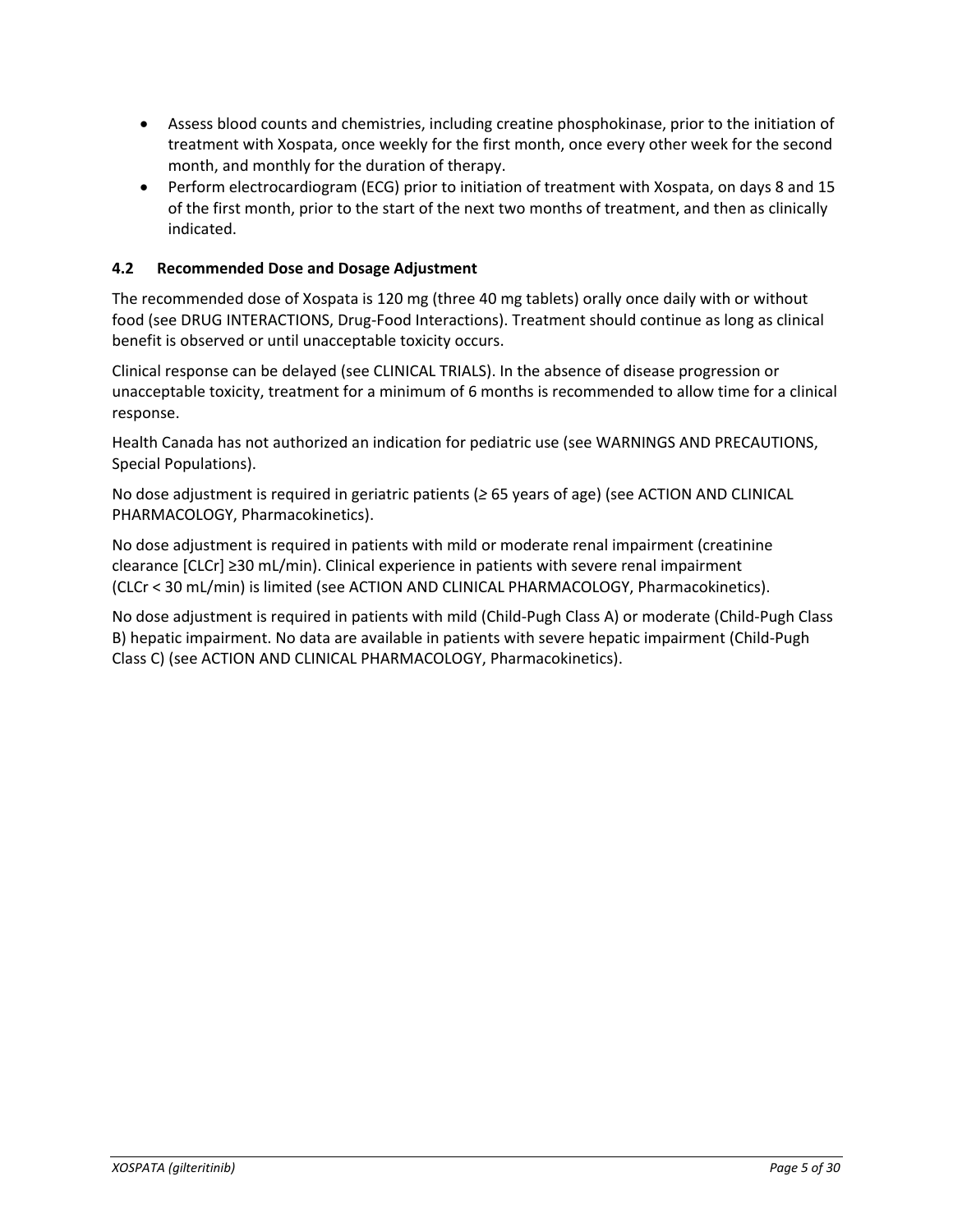| <b>Criteria</b>                                                    | <b>Xospata Dosing</b>                                                                                                                                                                                                                                                                                                                                                                              |  |  |
|--------------------------------------------------------------------|----------------------------------------------------------------------------------------------------------------------------------------------------------------------------------------------------------------------------------------------------------------------------------------------------------------------------------------------------------------------------------------------------|--|--|
| Symptoms of Differentiation Syndrome                               | If differentiation syndrome is suspected,<br>administer corticosteroids and initiate<br>hemodynamic monitoring until symptom<br>resolution.<br>Interrupt Xospata if severe signs and/or<br>$\bullet$<br>symptoms persist for more than 48 hours<br>after initiation of corticosteroids.<br>Resume Xospata at the same dose when<br>signs and symptoms improve to Grade <sup>a</sup> 2<br>or lower. |  |  |
| Symptoms of Posterior Reversible<br>Encephalopathy Syndrome (PRES) | Discontinue Xospata.<br>$\bullet$                                                                                                                                                                                                                                                                                                                                                                  |  |  |
| QTc interval 500 msec                                              | Interrupt Xospata.<br>$\bullet$<br>Resume Xospata at 80 mg when QTc<br>interval returns to within 30 msec of<br>baseline or ≤480 msec.                                                                                                                                                                                                                                                             |  |  |
| QTc interval increased by >30 msec on ECG on                       | Confirm with ECG on day 9.<br>$\bullet$                                                                                                                                                                                                                                                                                                                                                            |  |  |
| day 8 of cycle 1                                                   | If confirmed, consider dose reduction to<br>80 mg.                                                                                                                                                                                                                                                                                                                                                 |  |  |
| Pancreatitis                                                       | Interrupt Xospata until pancreatitis is<br>$\bullet$<br>resolved.<br>Resume Xospata at 80 mg.                                                                                                                                                                                                                                                                                                      |  |  |
| Other Grade <sup>a</sup> 3 or greater toxicity considered          | Interrupt Xospata.<br>$\bullet$                                                                                                                                                                                                                                                                                                                                                                    |  |  |
| related to Xospata                                                 | Resume Xospata at 80 mg when the<br>$\bullet$<br>toxicity resolves or improves to Grade <sup>a</sup> 1.                                                                                                                                                                                                                                                                                            |  |  |
| Planned HSCT                                                       | Interrupt Xospata one week prior to<br>$\bullet$<br>administration of the conditioning<br>regimen for HSCT.<br>Treatment with Xospata can be resumed<br>$\bullet$<br>$\geq$ 30 days after HSCT if engraftment is<br>successful, and the patient does not have<br>grade ≥2 acute graft versus host disease<br>and is in CRc <sup>b</sup>                                                            |  |  |

## **Table 1 – Xospata Dose Modification Recommendations in Patients with Relapsed or Refractory AML**

HSCT: hematopoietic stem cell transplantation; ECG: electrocardiogram

a. Grade 1 is mild, Grade 2 is moderate, Grade 3 is serious, Grade 4 is life threatening.

b. Composite complete remission (CRc) is defined as the remission rate of all CR, CRp (achieved CR except for incomplete platelet recovery  $\left[$ <100 x 10<sup>9</sup>/L]) and CRi (achieved all criteria for CR except for incomplete haematological recovery with residual neutropenia <1 x 10<sup>9</sup>/L with or without complete platelet recovery).

## <span id="page-5-0"></span>**4.3 Reconstitution**

Not applicable.

### <span id="page-5-1"></span>**4.4 Administration**

Administer Xospata tablets orally about the same time each day. Do not break or crush tablets.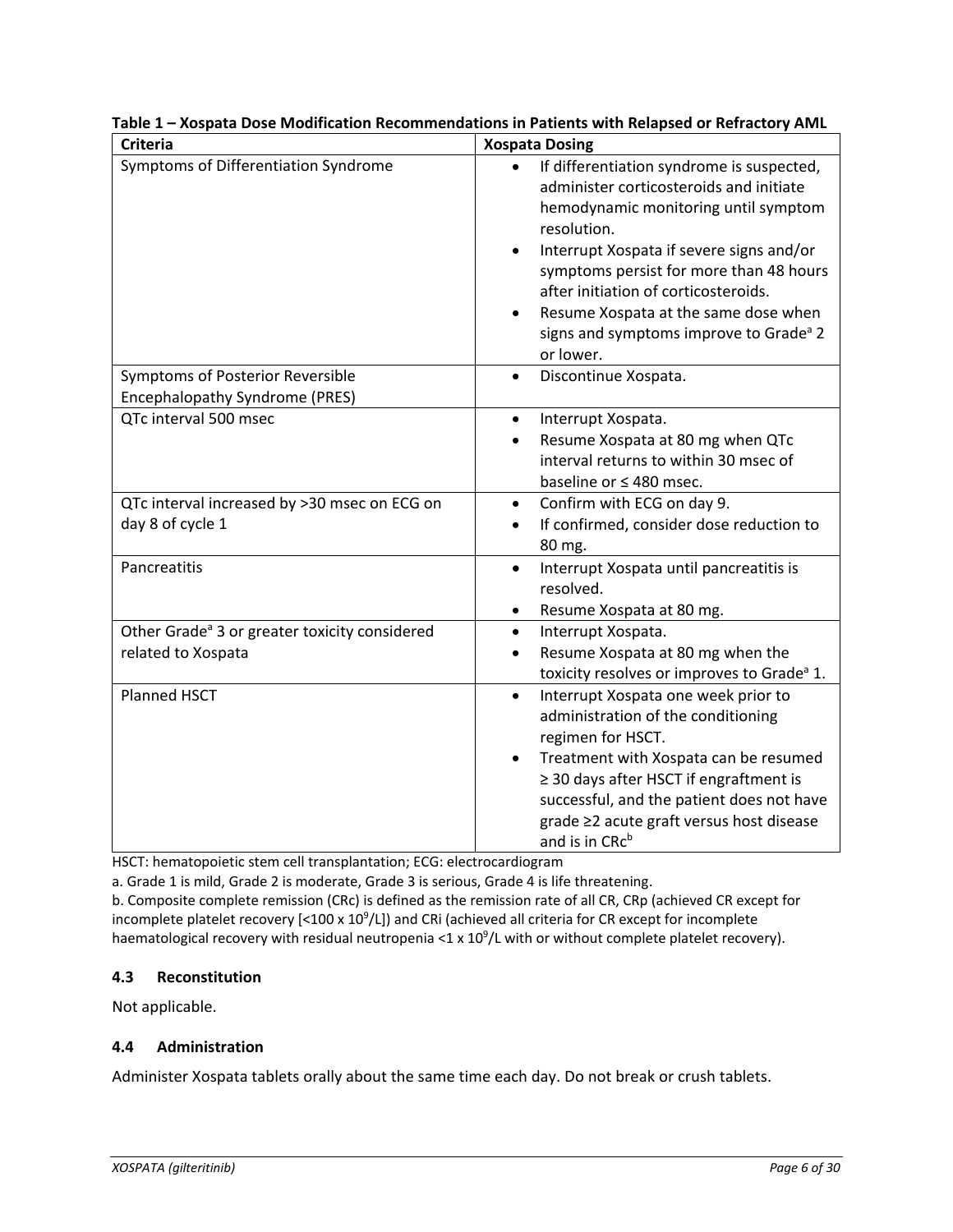## <span id="page-6-0"></span>**4.5 Missed Dose**

Xospata should be administered at about the same time each day. If a dose is missed or not taken at the usual time, the dose should be administered as soon as possible on the same day, and patients should return to the normal schedule the following day. Do not administer 2 doses within 12 hours. If vomiting occurs after dosing, patients should not take another dose but should return to the normal schedule the following day.

# <span id="page-6-1"></span>**5 OVERDOSAGE**

There is no known antidote for gilteritinib. It is not known if gilteritinib is removed by dialysis.

In the event of an overdose, closely monitor patients for signs or symptoms of adverse reactions and initiate appropriate symptomatic and supportive treatment (see WARNINGS AND PRECAUTIONS; ADVERSE REACTIONS, ACTION AND CLINICAL PHARMACOLOGY, Pharmacodynamics; NON-CLINICAL TOXICOLOGY).

For management of a suspected drug overdose, contact your regional poison control centre.

# <span id="page-6-2"></span>**6 DOSAGE FORMS, STRENGTHS, COMPOSITION AND PACKAGING**

| Route of<br>Administration | Dosage Form /<br><b>Strength/Composition</b>                                                                                      | <b>Non-medicinal Ingredients</b>                                                                                                                                                  |  |
|----------------------------|-----------------------------------------------------------------------------------------------------------------------------------|-----------------------------------------------------------------------------------------------------------------------------------------------------------------------------------|--|
| Oral                       | Each tablet contains 40 mg<br>gilteritinib active ingredient as<br>free base (corresponding to<br>44.2 mg gilteritinib fumarate). | hydroxypropyl cellulose, hypromellose, low-<br>substituted hydroxypropyl cellulose,<br>magnesium stearate, mannitol, polyethylene<br>glycol, talc, titanium dioxide, ferric oxide |  |

#### **Table 2 – Dosage Forms, Strengths, Composition and Packaging.**

Xospata 40 mg tablets are light yellow, round-shaped, film-coated tablets debossed with the Astellas logo and '235' on the same side. Xospata tablets are supplied in bottles of 90 tablets.

### <span id="page-6-3"></span>**7 WARNINGS AND PRECAUTIONS**

Please see the SERIOUS WARNINGS AND PRECAUTIONS Box at the beginning of the PART 1: HEALTH PROFESSIONAL INFORMATION.

### **Cardiovascular**

### QTc Interval Prolongation

Xospata has been associated with prolonged cardiac ventricular repolarization (QT interval). Of 317 patients treated with Xospata at 120 mg with a post-baseline corrected QT interval (QTc) measurement in clinical trials, 1.3% were found to have a Fridericia-corrected QT interval (QTcF) greater than 500 msec and 6.6% of patients had an increase from baseline QTcF greater than 60 msec.

Perform ECG prior to initiation of treatment with Xospata, on days 8 and 15 of the first month, prior to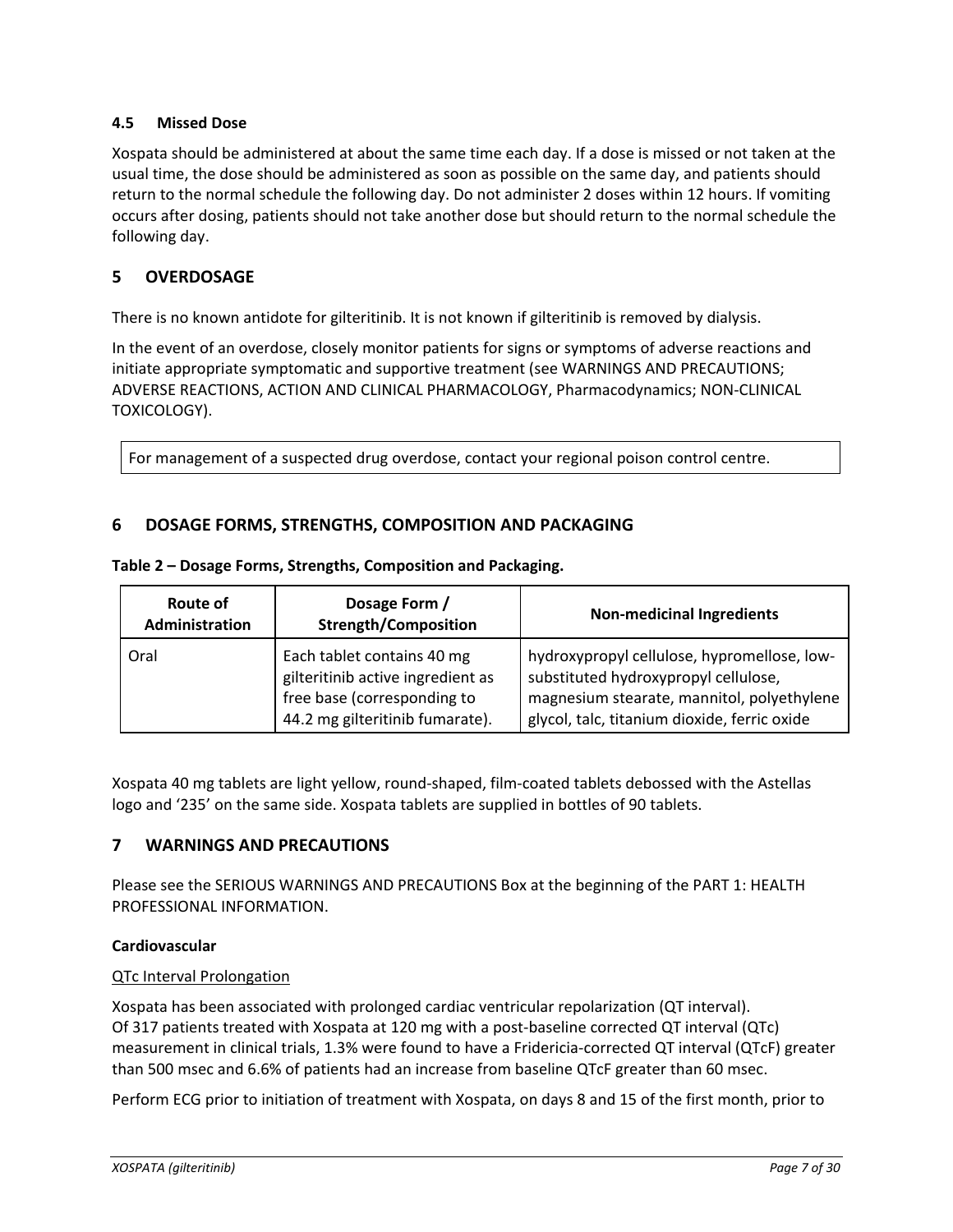the start of the next two months of treatment, and then as clinically indicated. Interrupt and/or reduce Xospata dosage in patients who have a QTcF >500 msec (see DOSAGE AND ADMINISTRATION; ADVERSE REACTIONS; ACTION AND CLINICAL PHARMACOLOGY, Pharmacodynamics). Hypokalemia or hypomagnesemia may increase the QT prolongation risk. Monitor and correct hypokalemia or hypomagnesemia prior to and during Xospata administration.

## **Driving and Operating Machinery**

Xospata has the potential to influence the ability to drive and use machines. Dizziness and syncope have been reported in patients taking Xospata and should be considered when assessing a patient's ability to drive or use machines.

### **Hepatic/Biliary/Pancreatic**

### **Pancreatitis**

Adverse events of pancreatitis were reported in 0.9% of 319 patients treated with Xospata monotherapy in clinical trials. Evaluate and monitor patients who develop signs and symptoms suggestive of pancreatitis. Xospata should be interrupted and can be resumed at a reduced dose when the signs and symptoms of pancreatitis have resolved (see DOSAGE AND ADMINISTRATION; ADVERSE REACTIONS).

## **Neurologic**

## Posterior Reversible Encephalopathy Syndrome

Uncommon events of posterior reversible encephalopathy syndrome (PRES) have been reported with symptoms including seizure and altered mental status. Symptoms have resolved after discontinuation of Xospata. A diagnosis of PRES requires confirmation by brain imaging, preferably magnetic resonance imaging (MRI). Discontinue Xospata in patients who develop PRES (see DOSAGE AND ADMINISTRATION; ADVERSE REACTIONS).

### **Reproductive Health: Female and Male Potential**

### • **Reproduction**

Pregnancy testing: Pregnancy testing is recommended for female patients of reproductive potential within seven days prior to initiating treatment with Xospata.

Contraception: Female patients of reproductive potential should be advised of the potential risk to the fetus. Advise female patients of reproductive potential to use effective contraception during treatment and for at least 6 months after the last dose of Xospata (see NON-CLINICAL TOXICOLOGY).

Male Patients: Advise male patients with female partners of reproductive potential to use effective contraception during treatment and for at least 4 months after the last dose of Xospata (see NON-CLINICAL TOXICOLOGY).

# • **Fertility**

No human data on the effect of Xospata on fertility are available. Based on findings in animal studies, Xospata may impair fertility in male patients of reproductive potential (see NON-CLINICAL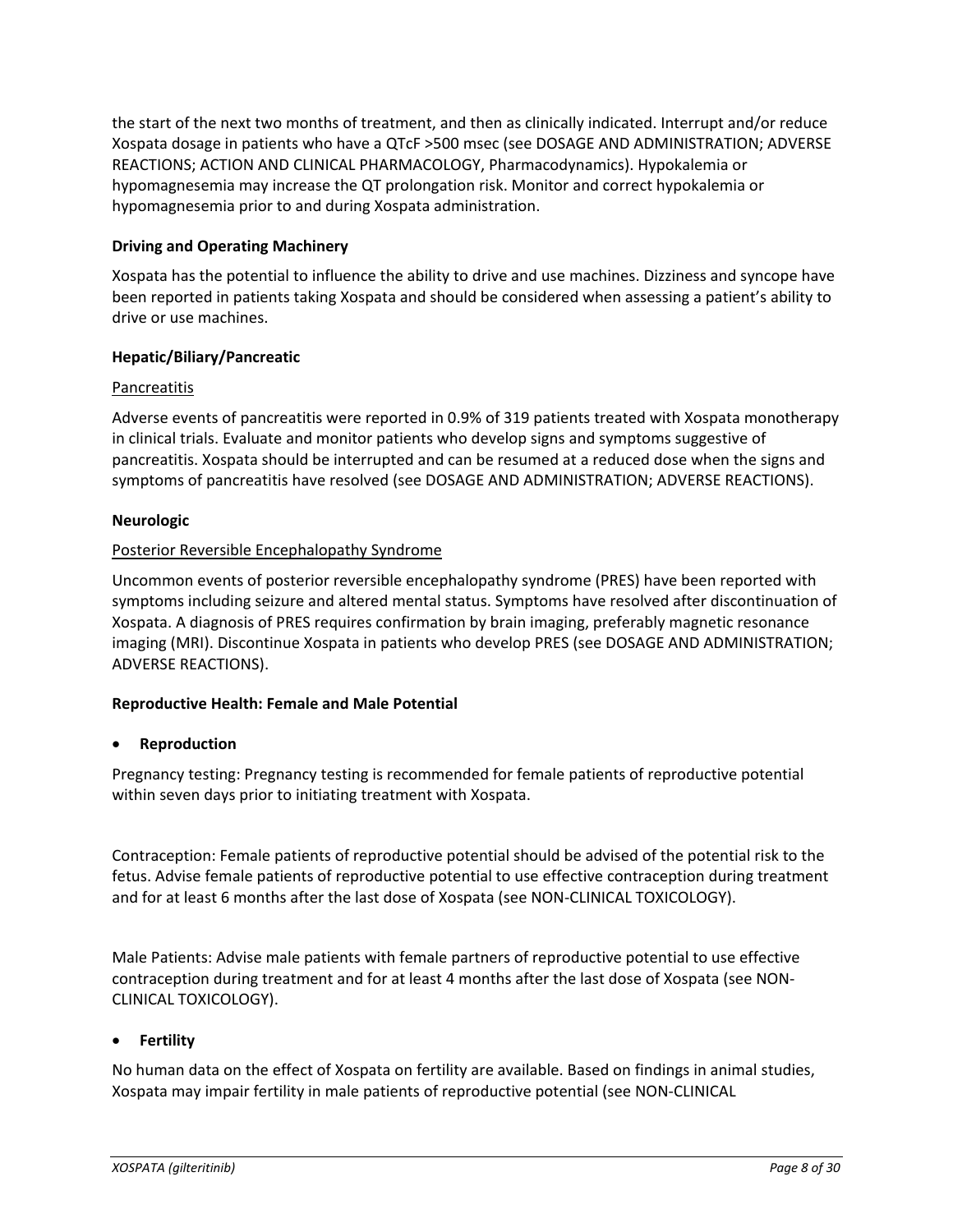# TOXICOLOGY).

## **Respiratory**

## Differentiation Syndrome

Of 319 patients treated with Xospata in clinical trials, 11 (3.4%) experienced differentiation syndrome. Differentiation syndrome is associated with rapid proliferation and differentiation of myeloid cells and may be life-threatening or fatal if not treated. Symptoms and clinical findings of differentiation syndrome in patients treated with Xospata included fever, dyspnea, pleural effusion, pericardial effusion, pulmonary edema, hypotension, rapid weight gain, peripheral edema, rash, and renal dysfunction. Some cases had concomitant acute febrile neutrophilic dermatosis. Differentiation syndrome occurred as early as 1 day and up to 82 days after Xospata initiation and has been observed with or without concomitant leukocytosis (see ADVERSE REACTIONS).

If differentiation syndrome is suspected, initiate corticosteroids and hemodynamic monitoring until symptom resolution. Taper corticosteroids after resolution of symptoms. Symptoms of differentiation syndrome may recur with premature discontinuation of corticosteroid treatment. If severe signs and/or symptoms persist for more than 48 hours after initiation of corticosteroids, interrupt Xospata until signs and symptoms are no longer severe (see DOSAGE AND ADMINISTRATION).

## <span id="page-8-0"></span>**7.1 Special Populations**

## <span id="page-8-1"></span>**7.1.1 Pregnant Women**

There are no available data on Xospata use in pregnant women to inform a drug-associated risk of adverse developmental outcomes. In animal studies, administration of gilteritinib to pregnant rats caused embryo-fetal deaths, suppressed fetal growth, and teratogenicity at maternal exposures below the exposure in patients receiving the recommended dose (see NON-CLINICAL TOXICOLOGY). Based on findings from animal studies, Xospata can cause fetal harm when administered to a pregnant woman. Xospata should not be used in women who are pregnant or contemplating pregnancy. If Xospata is used in pregnancy, or if the patient becomes pregnant while taking Xospata, the patient should be apprised of potential hazard to the fetus.

### <span id="page-8-2"></span>**7.1.2 Breast-feeding**

There is no information regarding the presence of Xospata in human milk, the effects on the breastfed infant, or the effects on milk production. In animal studies, Xospata and/or its metabolite(s) were distributed to the tissues in infant rats via the milk. Because of the potential for gilteritinib exposure and serious adverse reactions in a breastfed infant, a nursing woman should be advised to discontinue breast-feeding during treatment with Xospata and for at least 2 months after stopping treatment.

### <span id="page-8-3"></span>**7.1.3 Pediatrics**

The safety and efficacy of Xospata in children has not been established. Animal studies have demonstrated toxicity in juvenile rats (see NON-CLINICAL TOXICOLOGY).

### <span id="page-8-4"></span>**7.1.4 Geriatrics**

No overall differences in efficacy or safety were observed between patients 65 years or older and younger patients.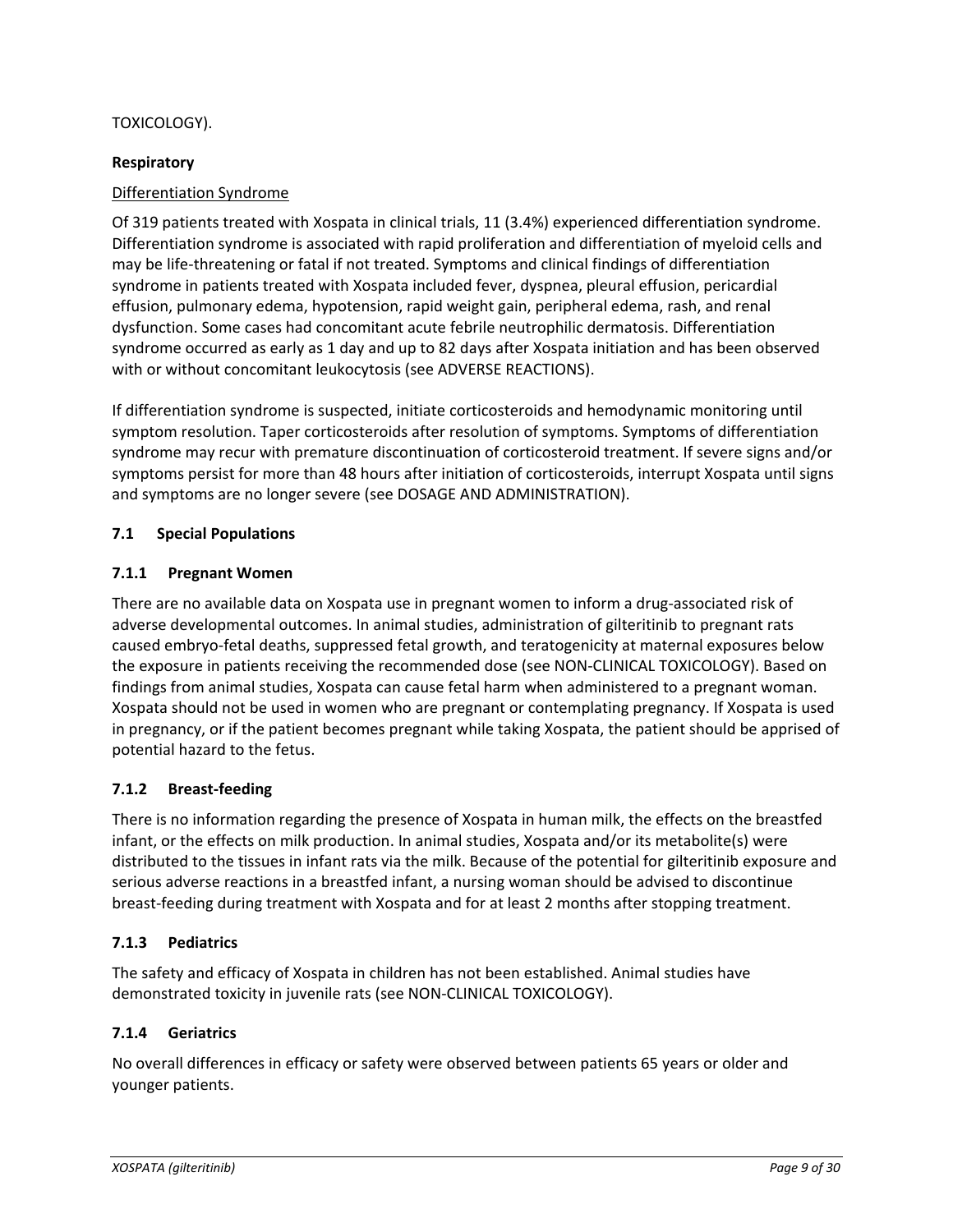# <span id="page-9-0"></span>**8 ADVERSE REACTIONS**

## <span id="page-9-1"></span>**8.1 Adverse Reaction Overview**

The safety of Xospata was evaluated in 319 adult patients with relapsed or refractory AML having a *FLT3* mutation, who received at least one dose of 120 mg Xospata in clinical trials including pivotal ADMIRAL study (see CLINICAL TRIALS). At the time of final analysis, the median duration of exposure to Xospata was 3.6 months (range 0.1 to 43.4 months).

The most frequent adverse reactions (≥10%) with Xospata were aspartate aminotransferase (AST) increased (37.6%), alanine aminotransferase (ALT) increased (37.6%), diarrhea (35.1%), fatigue (30.4%), nausea (29.8%), cough (28.2%), constipation (28.2%), peripheral edema (24.1%), dyspnea (24.1%), headache (23.5%), vomiting (21.0%), blood alkaline phosphatase increased (20.7%), dizziness (20.4%), hypotension (17.2%), decreased appetite (17.2%), rash (15.0%), stomatitis (13.5%), abdominal pain (13.2%), dysgeusia (11.0%).

Ninety-one patients (28.5%) required a dose interruption due to an adverse reaction; the most common adverse reactions leading to dose interruption were ALT increased (6.3%) and AST increased (6.0%). Twenty patients (6.3%) required a dose reduction due to an adverse reaction. Twenty-two (6.9%) discontinued Xospata treatment permanently due to an adverse reaction. The most common (>1%) adverse reactions leading to discontinuation were AST increased (1.9%) and ALT increased (1.6%).

The most frequent serious adverse reactions were acute kidney injury (6.6%), diarrhea (4.7%), ALT increased (4.1%), dyspnea (3.4%), AST increased (3.1%), hypotension (2.8%), syncope (2.5%) and differentiation syndrome (2.2%). Fatal adverse reactions included two cases with clinical symptoms consistent with differentiation syndrome and one case of cardiac failure congestive.

### <span id="page-9-2"></span>**8.2 Clinical Trial Adverse Reactions**

Clinical trials are conducted under very specific conditions. The adverse reaction rates observed in the clinical trials may not reflect the rates observed in practice and should not be compared to the rates in the clinical trials of another drug. Adverse reaction information from clinical trials may be useful for identifying and approximating rates of adverse drug reactions in real-world use*.*

The ADMIRAL study is a Phase 3, open-label, multicentre, randomized clinical trial of adult patients with relapsed or refractory AML having a *FLT3* mutation. The trial compared safety and efficacy of Xospata to protocol-defined salvage chemotherapies (see CLINICAL TRIALS).

Adverse reactions are reported for the duration of exposure (Table 3). At the time of analysis, the median duration of exposure was 4.1 months (range 0.1 to 29.1 months) for Xospata and 0.9 months (range 0.2 to 7.1 months) for chemotherapy.

|                                      | Xospata <sup>d</sup>   |                  | Chemotherapy <sup>d</sup> |                  |  |
|--------------------------------------|------------------------|------------------|---------------------------|------------------|--|
|                                      | 120mg daily            |                  | $N = 109$                 |                  |  |
|                                      | $N = 246$              |                  | (%)                       |                  |  |
| System Organ Class <sup>a</sup>      | (%)                    |                  |                           |                  |  |
|                                      |                        |                  |                           |                  |  |
| <b>Adverse Reaction</b> <sup>b</sup> | Any Grade <sup>c</sup> | Grade $\geq 3^c$ | Any Grade <sup>c</sup>    | Grade $\geq 3^c$ |  |

#### **Table 3 – Adverse Reactions Reported in ≥ 10% Any Grade or ≥ 5% Grade 3-5 in the ADMIRAL Study**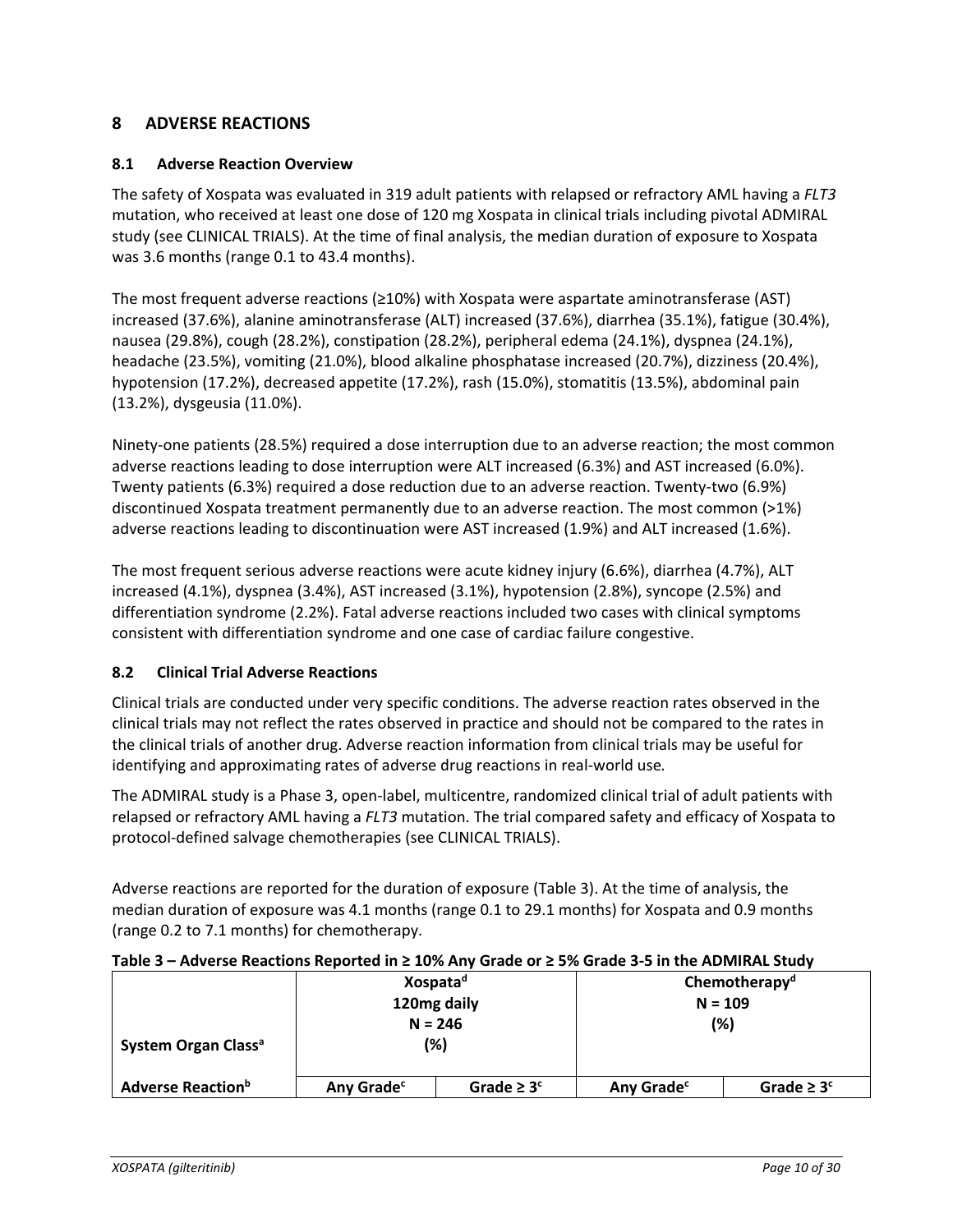| <b>Gastrointestinal Disorders</b>                           |                                    |         |           |           |  |  |
|-------------------------------------------------------------|------------------------------------|---------|-----------|-----------|--|--|
| Diarrhea                                                    | 81 (32.9)                          | 9(3.7)  | 32 (29.4) | 3(2.8)    |  |  |
| Nausea                                                      | 79 (32.1)                          | 5(2.0)  | 36 (33.0) | 0         |  |  |
| Constipation                                                | 76 (30.9)                          | 2(0.8)  | 16(14.7)  | 0         |  |  |
| Vomiting                                                    | 53 (21.5)                          | 1(0.4)  | 15(13.8)  | 0         |  |  |
| Abdominal pain                                              | 37 (15.0)                          | 5(2.0)  | 16(14.7)  | $\pmb{0}$ |  |  |
| Stomatitis                                                  | 34 (13.8)                          | 6(2.4)  | 16 (14.7) | 4(3.7)    |  |  |
| <b>General Disorders and Administration Site Conditions</b> |                                    |         |           |           |  |  |
| Fatigue                                                     | 70 (28.5)                          | 6(2.4)  | 14 (12.8) | 2(1.8)    |  |  |
| Peripheral edema                                            | 59 (24.0)                          | 1(0.4)  | 13 (11.9) | 0         |  |  |
| Asthenia                                                    | 38 (15.4)                          | 6(2.4)  | 10(9.2)   | 2(1.8)    |  |  |
| <b>Metabolism and Nutrition Disorders</b>                   |                                    |         |           |           |  |  |
| Decreased appetite                                          | 44 (17.9)                          | 5(2.0)  | 20 (18.3) | 5(4.6)    |  |  |
| <b>Musculoskeletal and Connective Tissue Disorders</b>      |                                    |         |           |           |  |  |
| Pain in extremity                                           | 36 (14.6)                          | 2(0.8)  | 8(7.3)    | 1(0.9)    |  |  |
| Myalgia                                                     | 35 (14.2)                          | 1(0.4)  | 4(3.7)    | 0         |  |  |
| Arthralgia                                                  | 28 (11.4)                          | 4(1.6)  | 6(5.5)    | 1(0.9)    |  |  |
| <b>Nervous System Disorders</b>                             |                                    |         |           |           |  |  |
| <b>Dizziness</b>                                            | 48 (19.5)                          | 1(0.4)  | 2(1.8)    | 0         |  |  |
| Dysgeusia                                                   | 25 (10.2)                          | 0       | 5(4.6)    | 0         |  |  |
| Headache                                                    | 64 (26.0)                          | 3(1.2)  | 16 (14.7) | 0         |  |  |
| <b>Respiratory, Thoracic and Mediastinal Disorders</b>      |                                    |         |           |           |  |  |
| Cough                                                       | 72 (29.3)                          | 1(0.4)  | 11(10.1)  | 0         |  |  |
| Dyspnea                                                     | 58 (23.6)                          | 10(4.1) | 7(6.4)    | 3(2.8)    |  |  |
|                                                             | Skin and Lymphatic System Disorder |         |           |           |  |  |
| Rash                                                        | 36 (14.6)                          | 1(0.4)  | 10 (9.2)  | 1(0.9)    |  |  |
| <b>Vascular disorders</b>                                   |                                    |         |           |           |  |  |
| Hypotension                                                 | 43 (17.5)                          | 19(7.7) | 8(7.3)    | 3(2.8)    |  |  |

a. Medical Dictionary for Regulatory Activities (MedDRA) Version 19.1

b. Adverse reactions are based on MedDRA preferred terms (PTs).

c. Based on Common Terminology Criteria for Adverse Events (CTCAE).

d. The median duration of exposure was 4.1 months (range 0.1 to 29.1 months) for Xospata and 0.9 months (range

0.2 to 7.1 months) for chemotherapy.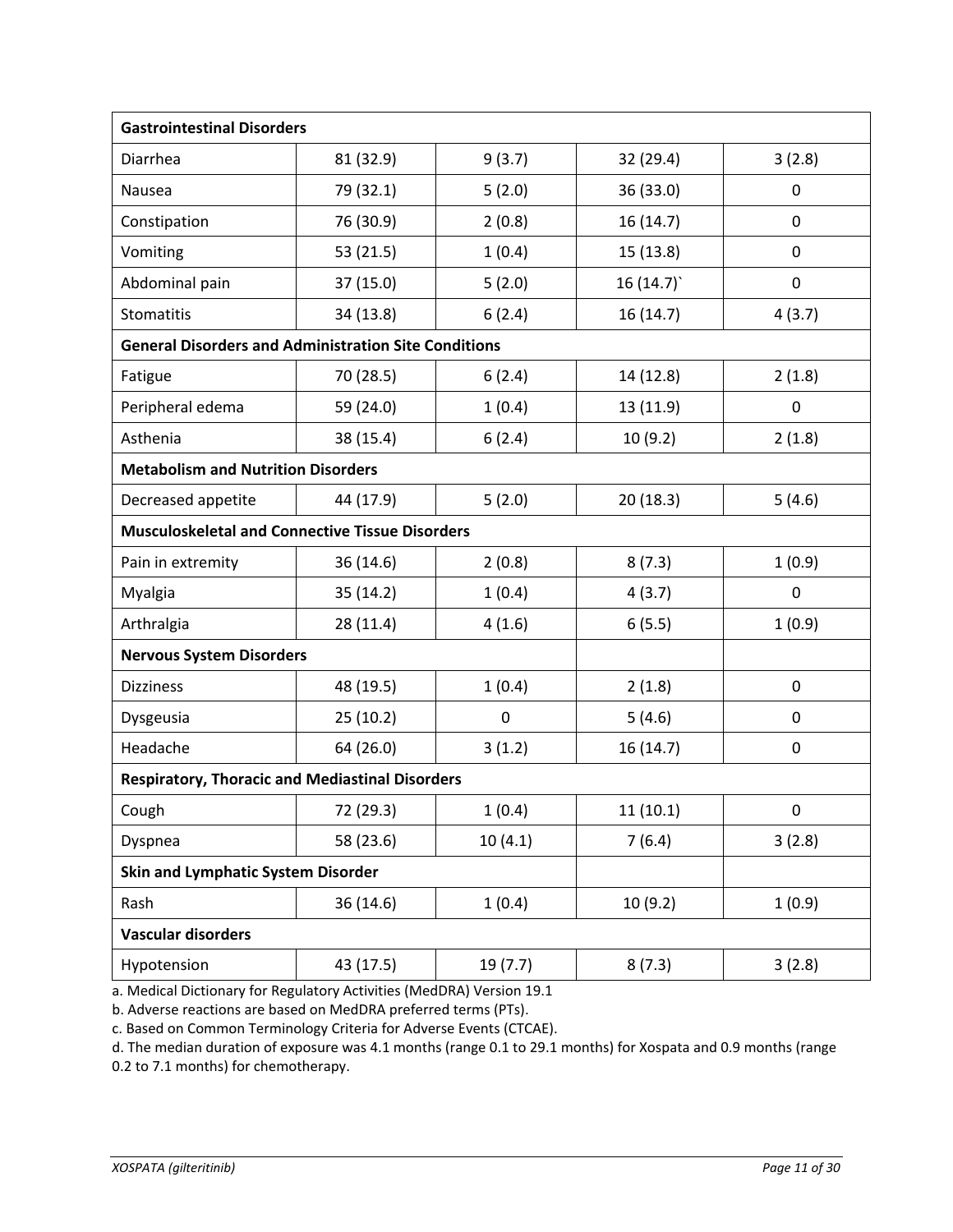## <span id="page-11-0"></span>**8.3 Less Common Clinical Trial Adverse Reactions**

The following less common (< 10%) adverse reactions based on 319 patients, were reported for patients treated with Xospata:

Cardiac Disorders: pericardial effusion (4.1%), pericarditis (1.6%), cardiac failure (1.3%), myocarditis (0.6%)

General Disorders and Administration Site Conditions: malaise (4.4%)

Immune System Disorders: anaphylactic reaction (1.3%)

Investigations: electrocardiogram QT prolonged (8.8%)

Musculoskeletal and Connective Tissue Disorders: muscular weakness (8.8%), musculoskeletal pain (4.1%), myositis (1.9%)

Nervous System Disorders: syncope (5.0%), neuropathy peripheral (4.7%), posterior reversible encephalopathy syndrome (0.6%)

Renal and Urinary Disorders: acute kidney injury (6.6%)

<span id="page-11-1"></span>Respiratory, Thoracic and Mediastinal Disorders: differentiation syndrome (3.4%)

### **8.3.1 Less Common Clinical Trial Adverse Reactions - Pediatrics**

Not applicable.

### <span id="page-11-2"></span>**8.4 Abnormal Laboratory Findings: Hematologic, Clinical Chemistry and Other Quantitative Data**

| Table 4 - New or Worsening Laboratory Abnormalities (> 20% in Xospata Arm) in the ADMIRAL Study |  |
|-------------------------------------------------------------------------------------------------|--|
|-------------------------------------------------------------------------------------------------|--|

|                                      | <b>Xospata</b><br>120 <sub>mg</sub><br>$N = 246$<br>% |           | <b>Salvage Chemotherapy</b><br>$N = 109$<br>% |           |
|--------------------------------------|-------------------------------------------------------|-----------|-----------------------------------------------|-----------|
|                                      | <b>Any Grade</b>                                      | Grade 3/4 | <b>Any Grade</b>                              | Grade 3/4 |
| Alanine aminotransferase increased   | 83.3                                                  | 12.6      | 47.7                                          | 2.8       |
| Aspartate aminotransferase increased | 81.3                                                  | 10.2      | 38.5                                          | 1.8       |
| Creatine kinase increased            | 51.2                                                  | 6.5       | 0.9                                           |           |
| Alkaline phosphatase increased       | 68.3                                                  | 1.6       | 42.2                                          |           |

### <span id="page-11-3"></span>**8.5 Post-Market Adverse Reactions**

<span id="page-11-4"></span>Not applicable.

### **9 DRUG INTERACTIONS**

### <span id="page-11-5"></span>**9.2 Drug Interactions Overview**

Gilteritinib is primarily metabolised by CYP3A enzymes, which can be induced or inhibited by a number of concomitant medications. Gilteritinib is also a substrate of P-glycoprotein (P-gp). Concomitant use of gilteritinib with strong inhibitors of CYP3A and/or P-gp can increase gilteritinib exposure. Concomitant use of gilteritinib with strong inducers of CYP3A and/or P-gp can decrease gilteritinib exposure.

Co-administration of gilteritinib with fluconazole, a moderate CYP3A inhibitor, did not result in a clinically significant drug interaction. Gilteritinib  $C_{\text{max}}$  increased approximately 16% and AUC increased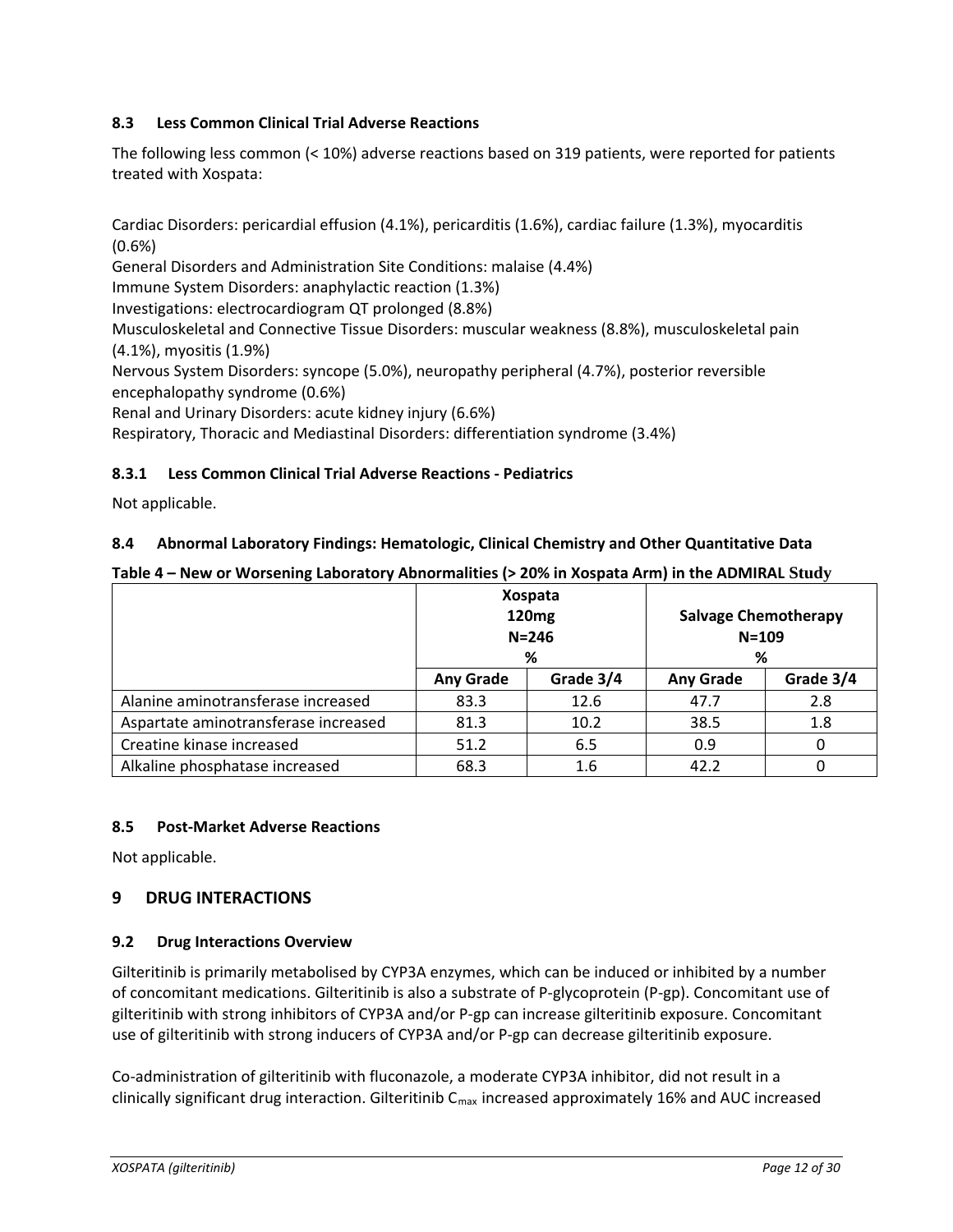approximately 40% when co-administered with fluconazole.

Based on *in vitro* data, gilteritinib may reduce the effects of drugs that target 5HT<sub>2B</sub> receptor or sigma nonspecific receptor.

Based on *in vitro* data, gilteritinib may inhibit P-gp, breast cancer resistant protein (BCRP) and organic cation transporter (OCT1) at a therapeutic dose. *In vitro* experiments demonstrated that gilteritinib is a substrate of BCRP.

Gilteritinib is not an inducer of CYP3A or an inhibitor of multidrug and toxin extrusion 1 (MATE1) transporter *in vivo*. The C<sub>max</sub> and AUC of midazolam (a CYP3A substrate) were increased by approximately 10% when co-administered with gilteritinib in patients. The  $C_{\text{max}}$  and AUC of cephalexin (a MATE1 substrate) were decreased by less than 10% when co-administered with gilteritinib in patients.

### <span id="page-12-0"></span>**9.3 Drug-Behavioural Interactions**

<span id="page-12-1"></span>Not applicable

#### **9.4 Drug-Drug Interactions**

The drug interactions listed in Table 5 are based on clinical drug interaction studies or *in vitro* studies.

| <b>Common name</b>                                                                                                                                          | Source of       | <b>Effect</b>                                                                                                                                                                                                                               | <b>Clinical comment</b>                                                                                                                                                                                                                                             |  |  |  |  |
|-------------------------------------------------------------------------------------------------------------------------------------------------------------|-----------------|---------------------------------------------------------------------------------------------------------------------------------------------------------------------------------------------------------------------------------------------|---------------------------------------------------------------------------------------------------------------------------------------------------------------------------------------------------------------------------------------------------------------------|--|--|--|--|
|                                                                                                                                                             | <b>Evidence</b> |                                                                                                                                                                                                                                             |                                                                                                                                                                                                                                                                     |  |  |  |  |
| Drugs that may alter gilteritinib plasma concentrations                                                                                                     |                 |                                                                                                                                                                                                                                             |                                                                                                                                                                                                                                                                     |  |  |  |  |
| Strong inducer of<br>CYP3A and/or P-gp                                                                                                                      | СT              | Concomitant use of Xospata with<br>rifampin (a combined P-gp and                                                                                                                                                                            | Avoid concomitant use of<br>Xospata with strong                                                                                                                                                                                                                     |  |  |  |  |
| (e.g., rifampin,                                                                                                                                            |                 | strong CYP3A inducer) reduced                                                                                                                                                                                                               | inducers of CYP3A and/or                                                                                                                                                                                                                                            |  |  |  |  |
| phenytoin)                                                                                                                                                  |                 | gilteritinib C <sub>max</sub> by 30% and AUC<br>by 70%.                                                                                                                                                                                     | P-gp.                                                                                                                                                                                                                                                               |  |  |  |  |
| Strong inhibitor of<br>CYP3A4 and/or P-gp<br>(e.g., voriconazole,<br>posaconazole,<br>clarithromycin,<br>captopril, azithromycin,<br>carvedilol, ritonavir) | <b>CT</b>       | Concomitant use of Xospata with<br>itraconazole (a combined P-gp<br>and strong CYP3A inhibitor)<br>increased gilteritinib C <sub>max</sub> by 20%<br>and AUC by 120%.                                                                       | Consider alternative<br>therapies that do not<br>strongly inhibit CYP3A<br>and/or P-gp activity. In<br>situations where<br>satisfactory therapeutic<br>alternatives do not exist,<br>patients should be closely<br>monitored for gilteritinib-<br>related toxicity. |  |  |  |  |
|                                                                                                                                                             |                 | Drugs that may have their pharmacodynamic effects altered by Xospata                                                                                                                                                                        |                                                                                                                                                                                                                                                                     |  |  |  |  |
| Drugs that target 5HT <sub>2B</sub><br>receptor or sigma<br>nonspecific receptor<br>(e.g., escitalopram,<br>fluoxetine, sertraline)                         | т               | Gilteritinib inhibited ligand<br>binding to the serotonin 5HT <sub>2B</sub><br>receptor and sigma receptor<br>in vitro with half maximal<br>inhibitory concentration (IC50)<br>values of 0.190 and 0.615<br>umol/L, respectively. In a cell | Avoid concomitant use of<br>these drugs with Xospata<br>unless use is considered<br>essential for the care of the<br>patient.                                                                                                                                       |  |  |  |  |

**Table 5 - Established or Potential Drug-Drug Interactions**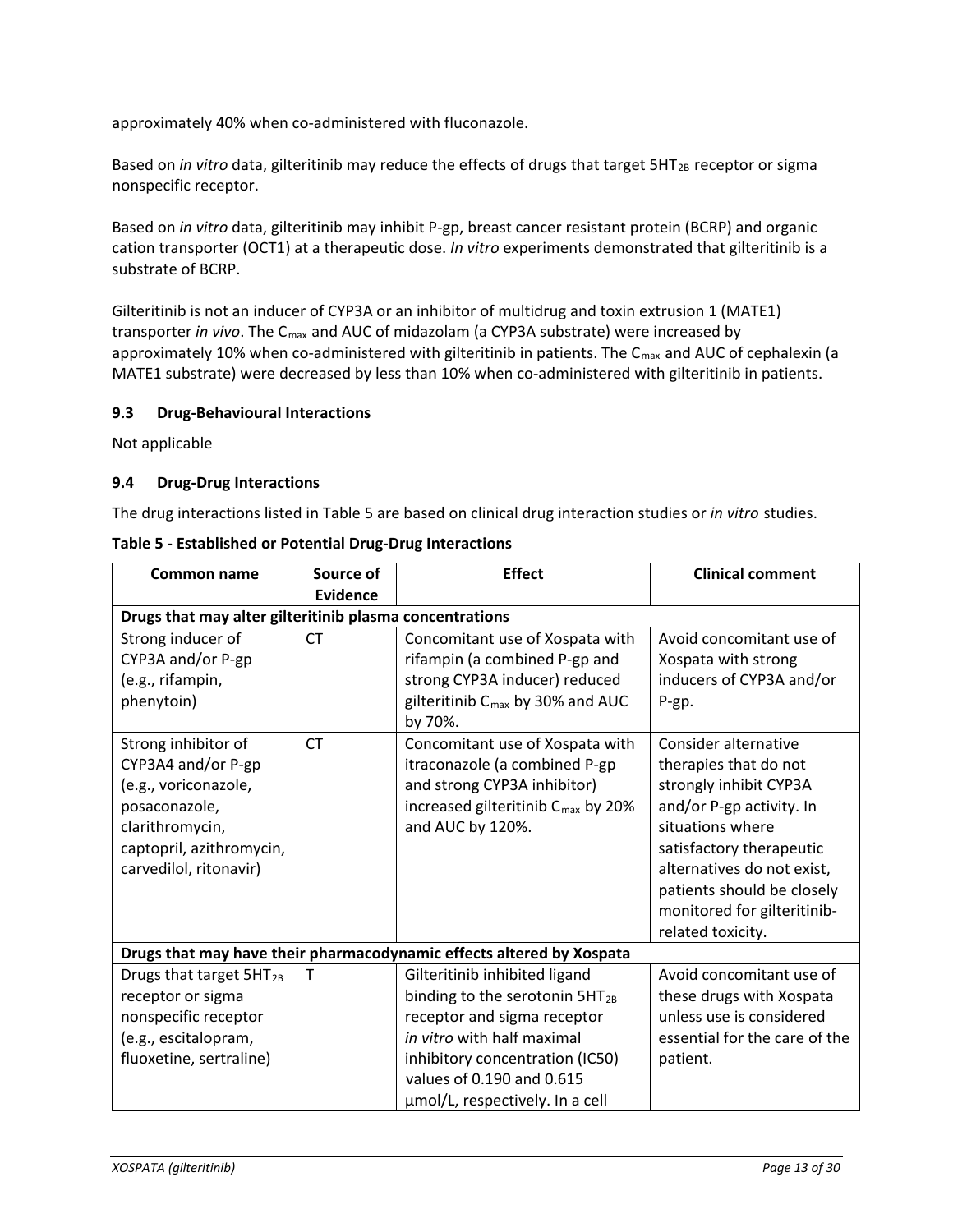|                                                                                             |        | function assay, gilteritinib<br>inhibited 5HT <sub>2B</sub> receptor function<br>with an IC50 value of 5.82 µmol/L<br>without showing agonistic<br>activity. |                                                                                                        |
|---------------------------------------------------------------------------------------------|--------|--------------------------------------------------------------------------------------------------------------------------------------------------------------|--------------------------------------------------------------------------------------------------------|
|                                                                                             |        | Based on these in vitro data,<br>Xospata may reduce the effects<br>of drugs that target 5HT <sub>2B</sub><br>receptor or sigma nonspecific<br>receptor.      |                                                                                                        |
|                                                                                             |        | Drugs that may have their plasma concentrations altered by Xospata                                                                                           |                                                                                                        |
| Substrates of P-gp (e.g.,<br>digoxin, dabigatran<br>etexilate), BCRP (e.g.<br>mitoxantrone, | $\top$ | Gilteritinib inhibited P-gp, BCRP<br>and OCT1 in vitro at therapeutic<br>concentrations.                                                                     | Caution is advised during<br>coadministration of<br>Xospata with substrates of<br>P-gp, BCRP and OCT1. |
| rosuvastatin), and OCT1<br>(e.g., metformin)                                                |        | Based on these in vitro data,<br>Xospata may alter the plasma<br>concentrations of drugs that are<br>substrates of these transporters.                       |                                                                                                        |

Legend: CT = Clinical Trial; T = Theoretical

# <span id="page-13-0"></span>**9.5 Drug-Food Interactions**

No clinical evaluation to assess the effect of grapefruit, grapefruit juice or products containing grapefruit extract has been conducted. Grapefruit, grapefruit juice, and products containing grapefruit extract may inhibit CYP3A and result in increased gilteritinib plasma concentrations and should be avoided.

Xospata can be administered with or without food. Concomitant food intake delays the absorption of gilteritinib but overall gilteritinib absorption was comparable with and without food (see ACTION AND CLINICAL PHARMACOLOGY, Pharmacokinetics).

# <span id="page-13-1"></span>**9.6 Drug-Herb Interactions**

No formal drug-herb interaction studies have been conducted. St. John's wort (*Hypericum perforatum* is an inducer of CYP3A4 that may decrease gilteritinib plasma concentrations and should be avoided.

# <span id="page-13-2"></span>**9.7 Drug-Laboratory Test Interactions**

<span id="page-13-3"></span>Interactions with laboratory tests have not been established.

# **10 CLINICAL PHARMACOLOGY**

# <span id="page-13-4"></span>**10.1 Mechanism of Action**

Gilteritinib is a small molecule that inhibits multiple receptor tyrosine kinases, including FMS-like tyrosine kinase 3 (*FLT3*). Gilteritinib demonstrated the ability to inhibit FLT3 receptor signaling and proliferation in cells exogenously expressing FLT3 including FLT3-internal tandem duplication (ITD), tyrosine kinase domain mutations (TKD) FLT3-D835Y and FLT3-ITD-D835Y, and it induced apoptosis in leukemic cells expressing FLT3-ITD.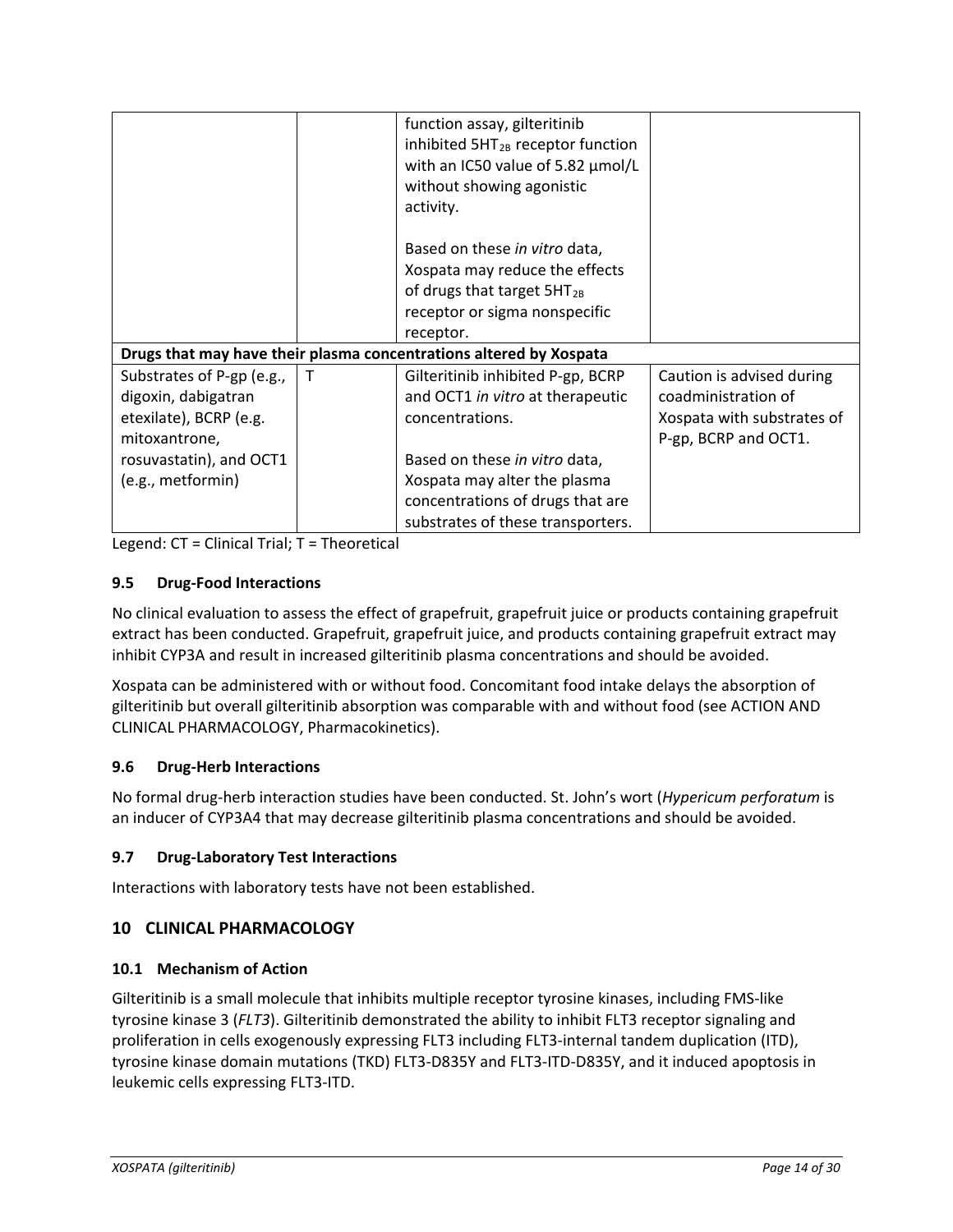### <span id="page-14-0"></span>**10.2 Pharmacodynamics**

#### *Primary Pharmacodynamics*

In patients with relapsed or refractory AML administered Xospata 120 mg, substantial (>90%) inhibition of FLT3 phosphorylation was rapid (within 24 hours after first dose) and sustained, as characterized by an *ex vivo* plasma inhibitory activity (PIA) assay.

### *Cardiac Electrophysiology*

A concentration-related increase in change from baseline of QTcF was observed across gilteritinib doses ranging from 20 to 450 mg in patients. The predicted mean change from baseline of QTcF at the median steady-state  $C_{\text{max}}$  (282.0 ng/mL) at the 120 mg daily dose was 4.96 msec with an upper 1-sided 95% CI=6.20 msec.

#### <span id="page-14-1"></span>**10.3 Pharmacokinetics**

In general, gilteritinib exhibits linear, dose-proportional pharmacokinetics in patients with relapsed or refractory AML at doses ranging from 20 to 450 mg administered once daily.

Following once-daily dosing of 120 mg in patients, gilteritinib mean (±SD) steady-state maximum concentration ( $C_{\text{max}}$ ) is 374 ng/mL (±190), and area under the plasma concentration curve during 24-hour dosing interval ( $AUC_{24}$ ) is 6943 ng·h/mL ( $\pm$ 3221). Steady-state plasma levels are reached within 15 days of dosing with an approximate 10-fold accumulation.

### **Absorption**

The time to maximum gilteritinib concentration  $(t_{\text{max}})$  observed is approximately between 4 and 6 hours post dose in the fasted state.

### *Effect of food*

In healthy adults, co-administration of a single gilteritinib 40 mg dose with a high calorie, high-fat meal resulted in similar exposure (AUC) and a modest decrease in the maximum concentration ( $C_{\text{max}}$ decreased by 26%) compared to dosing in the fasted state. Food also delayed the time to maximum concentration  $(T_{max})$  by approximately 2 hours.

### **Distribution**

The population mean (%CV) estimates of central and peripheral volume of distribution were 1092 L (9.22%) and 1100 L (4.99%), respectively, which may indicate extensive tissue distribution. *In vivo*  plasma protein binding in humans is approximately 90% and gilteritinib is primarily bound to albumin.

#### **Metabolism**

Based on *in vitro* data, gilteritinib is primarily metabolised via CYP3A4. At steady state, the primary metabolites in humans include M17 (formed via *N*-dealkylation and oxidation), M16 and M10 (both formed via *N* dealkylation). None of these three metabolites exceeded 10% of overall parent exposure.

#### **Elimination**

The estimated half-life of gilteritinib is 113 hours, and the estimated apparent clearance is 14.85 L/h.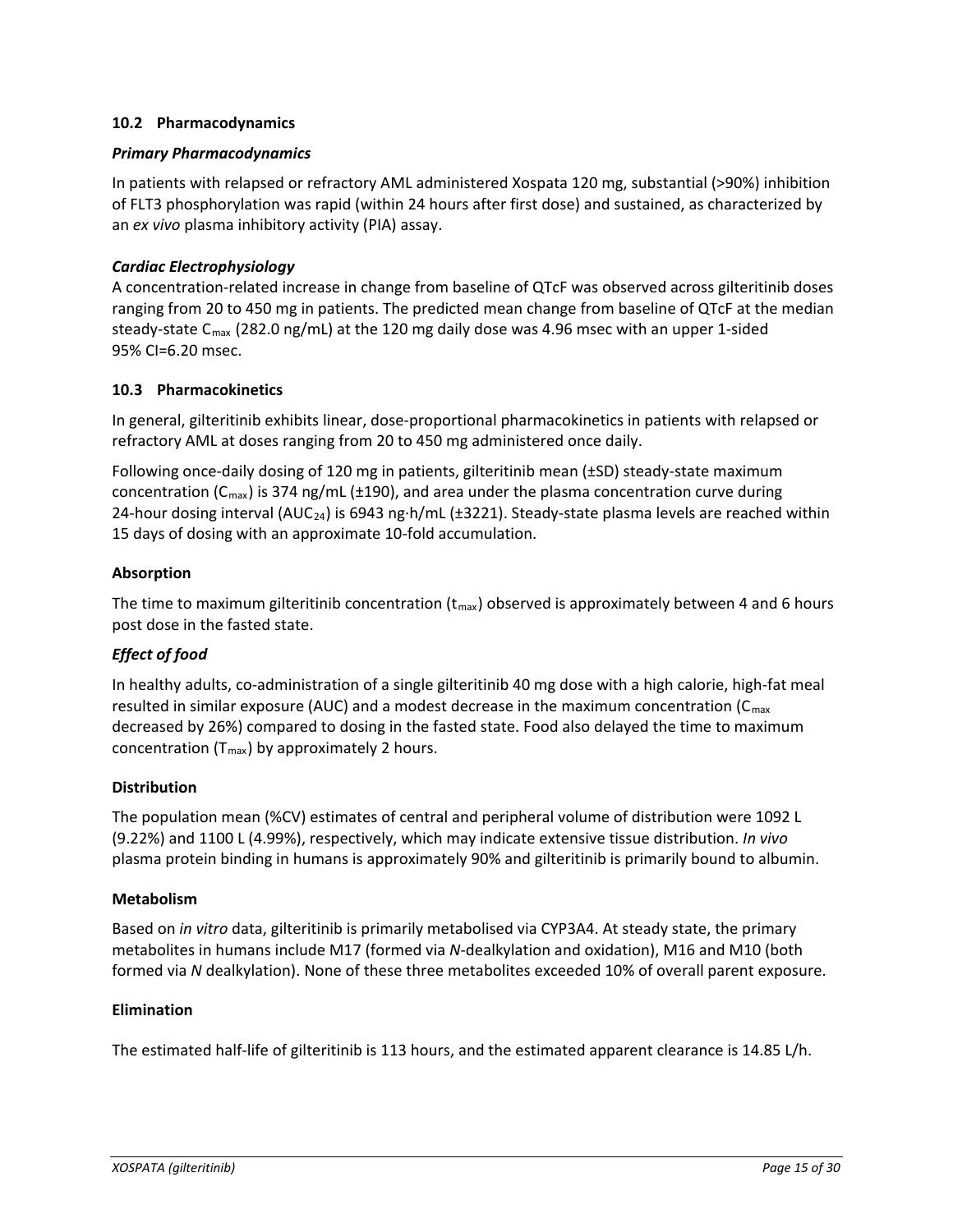After a single dose, gilteritinib is primarily excreted in feces with 64.5% of the total administered dose recovered in feces. Approximately 16.4% of the total dose was excreted in urine as unchanged drug and metabolites.

## **Special Populations and Conditions**

Based on population pharmacokinetic analyses, race and gender have no significant effect on the pharmacokinetics of gilteritinib. In population pharmacokinetic analyses, gilteritinib clearance decreased with increasing age (20 years to 90 years) and increased with increasing body weight (36 kg to 157 kg); however, the predicted change in gilteritinib exposure, relative to a typical AML patient (62 years old, 72 kg), was less than 2-fold.

## • **Hepatic Insufficiency**

The effect of hepatic impairment on gilteritinib pharmacokinetics was studied in non-AML patients with mild (Child-Pugh Class A) or moderate (Child-Pugh Class B) hepatic impairment. Results indicate that unbound gilteritinib exposure in subjects with mild or moderate hepatic impairment is comparable to that observed in healthy subjects with normal hepatic function. The effect of mild hepatic impairment (total bilirubin ≤ ULN and AST >ULN or total bilirubin between 1.0 to 1.5 × ULN and any AST) on gilteritinib exposure was also assessed using the population pharmacokinetic model, and the results demonstrate little difference in predicted steady-state gilteritinib exposure relative to a typical patient with relapsed or refractory AML and normal liver function.

The effect of severe hepatic impairment (Child-Pugh Class C) on the pharmacokinetics of gilteritinib has not been studied.

# • **Renal Insufficiency**

No dedicated renal impairment study has been conducted for Xospata. Based on population pharmacokinetic analyses, mild (CLCr 50-80 mL/min) or moderate (CLCr 30-50 mL/min) renal impairment do not have clinically meaningful effects on the pharmacokinetics of gilteritinib. There was insufficient data (N=1) for patients with severe renal impairment (CLCr < 30 mL/min) in population pharmacokinetic analyses. The effect of severe renal impairment (CLCr < 30 mL/min) on gilteritinib pharmacokinetics is unknown.

# <span id="page-15-0"></span>**11 STORAGE, STABILITY AND DISPOSAL**

Store at room temperature 15 $^{\circ}$ C to 30 $^{\circ}$ C. Keep container tightly closed, and protect from light, moisture and humidity.

# <span id="page-15-1"></span>**12 SPECIAL HANDLING INSTRUCTIONS**

Not applicable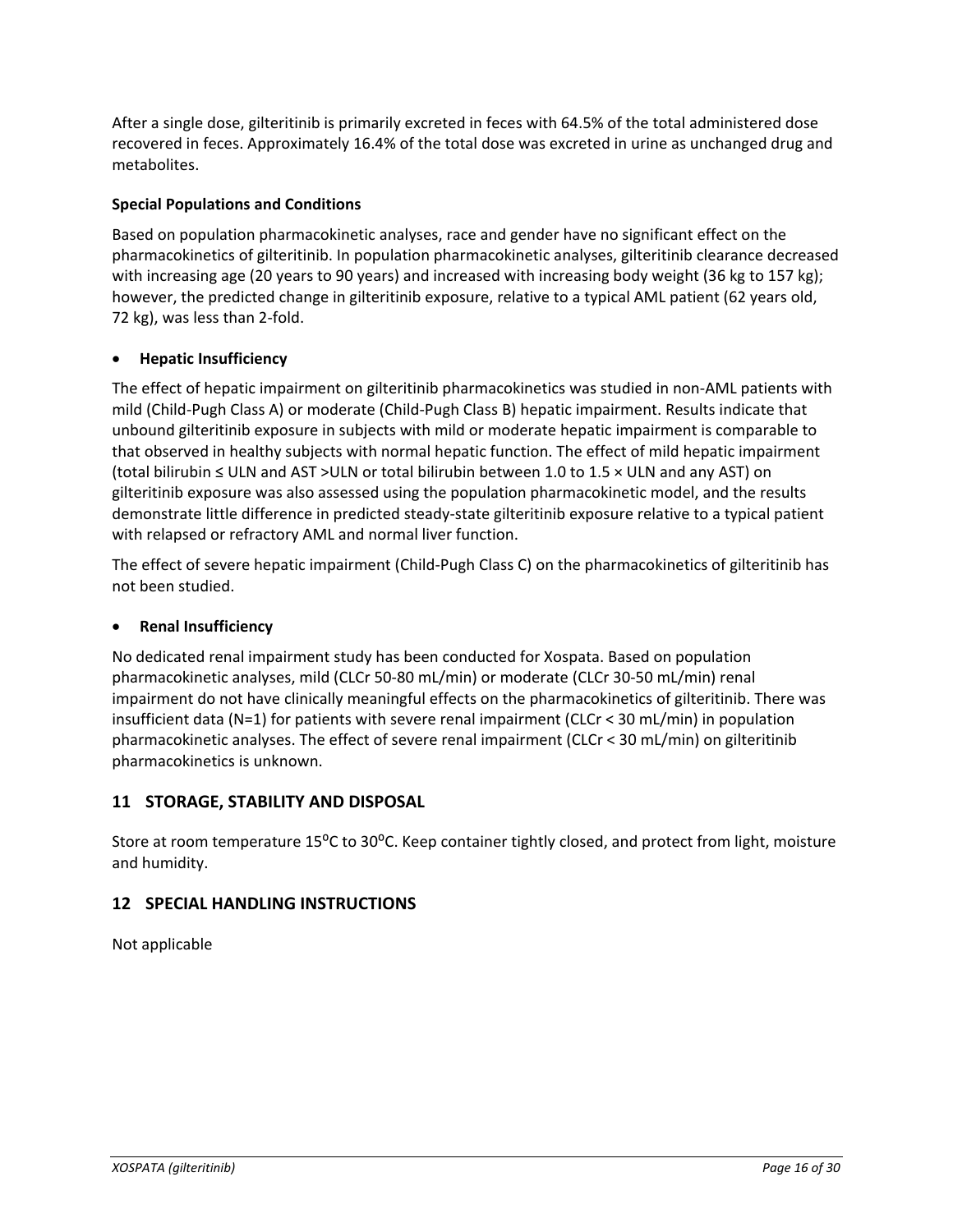# <span id="page-16-0"></span>**PART II: SCIENTIFIC INFORMATION**

# <span id="page-16-1"></span>**13 PHARMACEUTICAL INFORMATION**

## **Drug Substance**

Common name: Gilteritinib fumarate

Chemical name: 2-Pyrazinecarboxamide, 6-ethyl-3-[[3-methoxy-4-[4-(4-methyl-1-piperazinyl)-1 piperidinyl] phenyl] amino]-5-[(tetrahydro-2H-pyran-4-yl) amino]-, (2E)-2-butenedioate (2:1)

Molecular formula: (gilteritinib fumarate):  $(C_{29}H_{44}N_8O_3)_2$  •  $C_4H_4O_4$ (gilteritinib as free base):  $C_{29}H_{44}N_8O_3$ 

Molecular mass: (gilteritinib fumarate): 1221.50 (gilteritinib as free base): 552.71

Structural formula:



Physicochemical properties: Gilteritinib fumarate are non-hygroscopic, yellow crystals that are sparingly soluble in water and very slightly soluble in anhydrous ethanol. Higher solubility is observed in acidic solutions with pH <5. Only one crystalline form has been observed.

# <span id="page-16-2"></span>**14 CLINICAL TRIALS**

### <span id="page-16-3"></span>**14.1 Trial Design and Study Demographics**

The efficacy of Xospata was assessed in the pivotal ADMIRAL study.

### **ADMIRAL (2215-CL-0301)**

The ADMIRAL study is a Phase 3, open-label, multicentre, randomized clinical trial of adult patients with relapsed or refractory AML with a *FLT3* mutation (an ITD, TKD-D835 or TKD-I836 mutation determined by LeukoStrat CDx *FLT3* Mutation Assay at a central laboratory).

In this study, 371 patients were randomized in a 2:1 ratio to receive Xospata or one of the following salvage chemotherapies: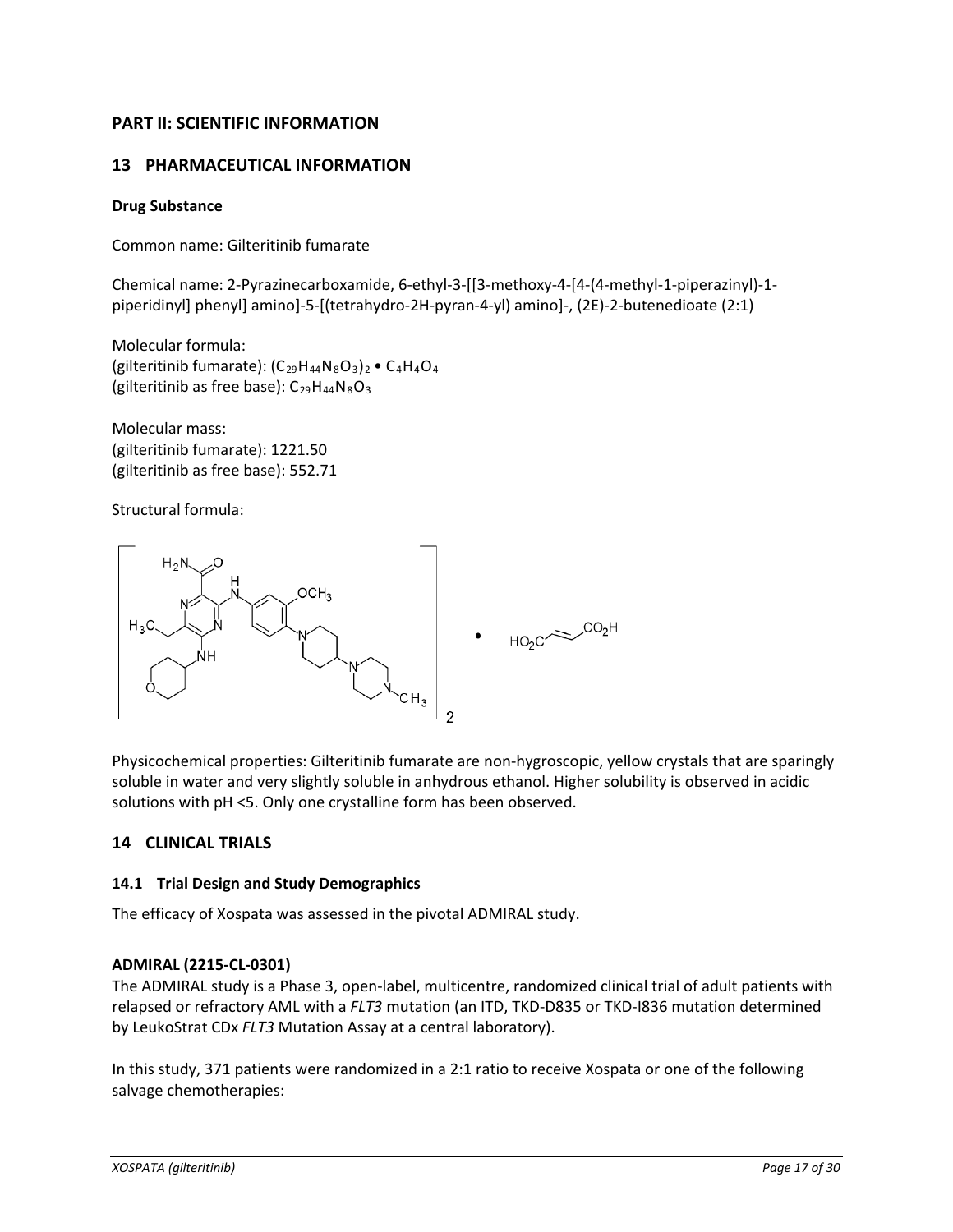- cytarabine 20 mg twice daily by subcutaneous (SC) or intravenous (IV) for 10 days (days 1 through 10) (LoDAC)
- azacitidine 75 mg/m<sup>2</sup> once daily by SC or IV for 7 days (days 1 through 7)
- mitoxantrone 8 mg/m<sup>2</sup>, etoposide 100 mg/m<sup>2</sup> and cytarabine 1000 mg/m<sup>2</sup> once daily by IV for 5 days (days 1 through 5) (MEC)
- granulocyte colony-stimulating factor 300 mcg/ $m^2$  once daily by SC for 5 days (days 1 to 5), fludarabine 30 mg/m<sup>2</sup> once daily by IV for 5 days (days 2 through 6), cytarabine 2000 mg/m<sup>2</sup> once daily by IV for 5 days (days 2 through 6), idarubicin 10 mg/m<sup>2</sup> once daily by IV for 3 days (days 2 through 4) (FLAG-Ida).

Randomization was stratified by response to prior first-line AML treatment and pre-selected chemotherapy, i.e., high or low intensity.

Eligible patients should have adequate organ functions (e.g., QTcF ≤ 450 msec; serum AST and ALT ≤ 2.5 x ULN; serum total bilirubin ≤ 1.5 x ULN; serum creatinine > 50 mL/min). Prior treatment with other *FLT3* inhibitors in first-line therapy was permitted. Patients with acute promyelocytic leukemia (APL) or AML related to previous chemotherapy or radiation were excluded.

Xospata was given orally at a starting dose of 120 mg daily until unacceptable toxicity or lack of clinical benefit. Dose reductions were allowed to manage adverse reactions. Some patients had their dose increased to 200 mg daily in the absence of a response. Patients in the Xospata arm who had achieved a response could undergo hematopoietic stem cell transplantation (HSCT) without leaving the study. However, Xospata should be stopped prior to starting the conditioning regimen for HSCT. Xospata could be resumed after HSCT if the patient was in a composite complete remission (CRc, including complete remission [CR], CR with incomplete hematologic recovery [CRi] and CR with incomplete platelet recovery [CRp]), had successful engraftment and did not have severe graft-versus-host-disease (GVHD).

Of the patients who were pre-selected to receive salvage chemotherapy, 60.5% were randomized to high intensity and 39.5% to low intensity. MEC and FLAG-Ida were given for up to two cycles depending on response to first cycle. LoDAC and azacitidine were given in continuous 4-week cycles until unacceptable toxicity or lack of clinical benefit.

The baseline demographic and disease characteristics are shown in Table 6. **Table 6 - Baseline Demographic and Disease Characteristics in Patients with Relapsed or Refractory AML (ADMIRAL)**

|                                                | <b>Xospata</b><br>$N = 247$ | Chemotherapy<br>$N = 124$ |
|------------------------------------------------|-----------------------------|---------------------------|
| <b>Demographic and Disease Characteristics</b> | (%)                         | (%)                       |
| <b>Demographics</b>                            |                             |                           |
| <b>Median Age (Years) (Range)</b>              | 62.0 (20, 84)               | 61.5 (19, 85)             |
| Age Categories, n (%)                          |                             |                           |
| <65 years                                      | 141 (57.1)                  | 75 (60.5)                 |
| $\geq$ 65 years                                | 106 (42.9)                  | 49 (39.5)                 |
| Sex, n (%)                                     |                             |                           |
| Male                                           | 116 (47.0)                  | 54 (43.5)                 |
| Female                                         | 131 (53.0)                  | 70 (56.5)                 |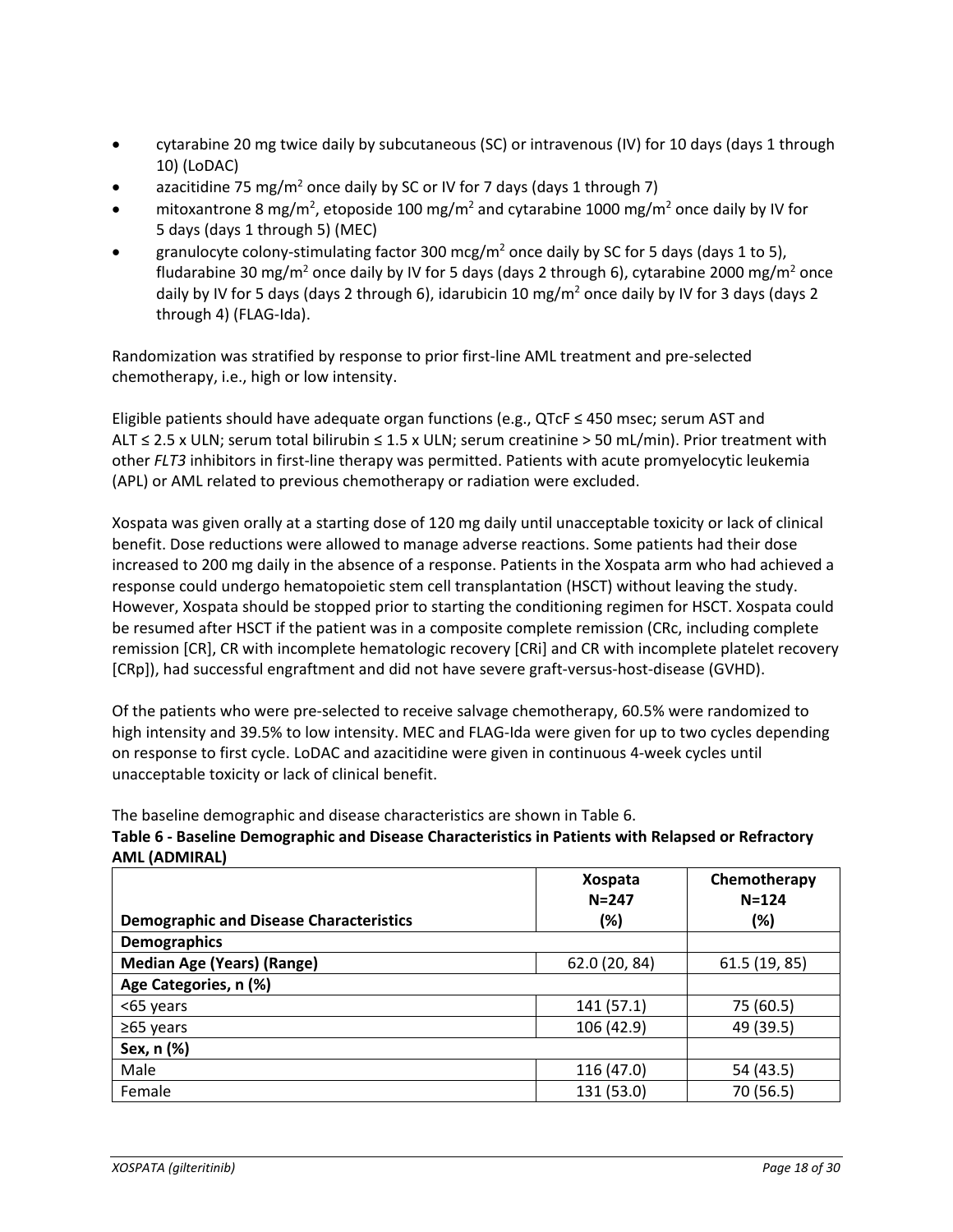| Race, n (%)                                           |            |            |
|-------------------------------------------------------|------------|------------|
| White                                                 | 145 (58.7) | 75 (60.5)  |
| Asian                                                 | 69 (27.9)  | 33 (26.6)  |
| <b>Black or African American</b>                      | 14(5.7)    | 7(5.6)     |
| Native Hawaiian or other Pacific Islander             | 1(0.4)     | 0          |
| Other                                                 | 5(2.0)     | 1(0.8)     |
| Unknown/Missing                                       | 13(5.3)    | 8(6.5)     |
| Baseline ECOG, n (%)                                  |            |            |
| $0 - 1$                                               | 206 (83.4) | 105 (84.7) |
| $\geq$ 2                                              | 41 (16.6)  | 19 (15.3)  |
| <b>Disease Characteristics</b>                        |            |            |
| Untreated relapse AML, n (%)                          | 151 (61.1) | 74 (59.7)  |
| Primary refractory AML, n (%)                         | 96 (38.9)  | 49 (39.5)  |
| Refractory Relapse AML, n (%)                         | 0          | 1(0.8)     |
| Median number of relapses (Range)                     | 1(0, 2)    | 1(0, 2)    |
| Number of relapses, n (%)                             |            |            |
| 0                                                     | 96 (38.9)  | 49 (39.5)  |
| $\mathbf{1}$                                          | 149 (60.3) | 74 (59.7)  |
| 2 or more                                             | 2(0.8)     | 1(0.8)     |
| Response to Prior Therapy, n (%)                      |            |            |
| Relapse within 6 months after allogeneic HSCT         | 31(12.6)   | 17(13.7)   |
| Relapse after 6 months after allogeneic HSCT          | 17 (6.9)   | 8(6.5)     |
| Primary refractory without HSCT                       | 98 (39.7)  | 48 (38.7)  |
| Relapse within 6 months after CRc and no HSCT         | 67(27.1)   | 34 (27.4)  |
| Relapse after 6 months after CRc and no HSCT          | 34 (13.8)  | 17(13.7)   |
| Transfusion dependent at Baseline, n (%) <sup>a</sup> | 197 (80.1) | 97 (89.0)  |
| Prior Use of FLT3 Inhibitor, n (%)                    |            |            |
| No                                                    | 215 (87.0) | 110 (88.7) |
| Yesb                                                  | 32 (13.0)  | 14(11.3)   |
| FLT3 Mutation Status, n (%)                           |            |            |
| <b>ITD</b> alone                                      | 215 (87.0) | 113 (91.1) |
| <b>TKD</b> alone                                      | 21(8.5)    | 10(8.1)    |
| <b>ITD and TKD</b>                                    | 7(2.8)     | 0          |
| Cytogenetic Risk Status, n(%)                         |            |            |
| Favorable                                             | 4(1.6)     | 1(0.8)     |
| Intermediate                                          | 182 (73.7) | 89 (71.8)  |
| Unfavorable                                           | 26 (10.5)  | 11(8.9)    |
| Other <sup>c</sup>                                    | 35 (14.2)  | 23 (18.5)  |

AML: acute myeloid leukemia; FLT3: FMS-related tyrosine kinase 3; ITD: internal tandem duplication; TKD: D835/I836 tyrosine kinase domain point mutation; ECOG PS: Eastern Cooperative Oncology Group performance status; CRc: Composite complete remission (complete remission [CR] + complete remission with incomplete hematologic recovery [CRi] + complete remission with incomplete platelet recovery [CRp]); HSCT: Hematopoietic stem cell transplantation

a. Patients treated with Xospata were defined as transfusion dependent at baseline if they received any red blood cell or platelet transfusions within the 56-day baseline period.

b. Prior *FLT3* inhibitors were mainly sorafenib and midostaurin.

c. The category "Other" includes those with cytogenetic risk status that cannot be categorized as favorable, intermediate or unfavorable.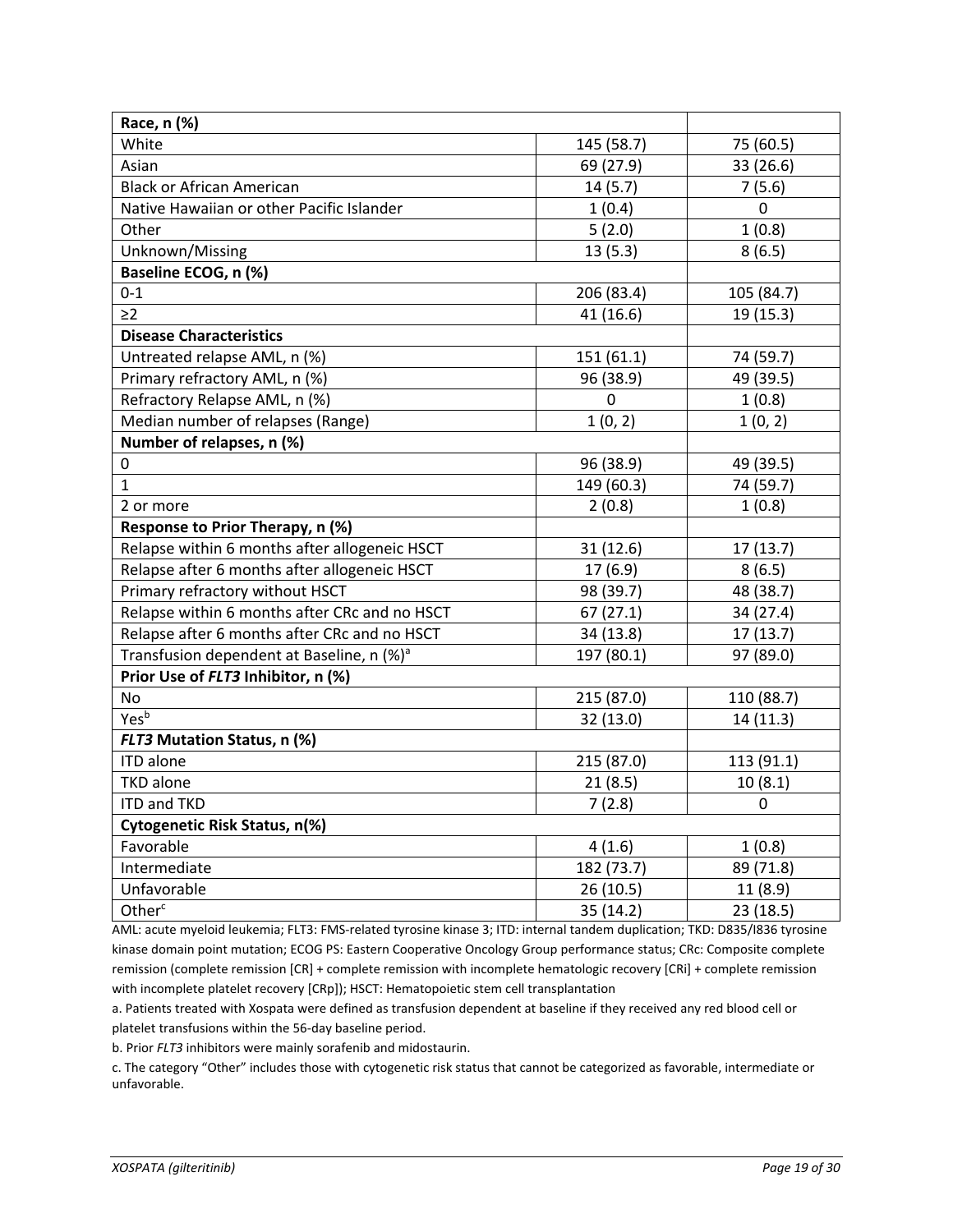## <span id="page-19-0"></span>**14.2 Study Results**

## **ADMIRAL (2215-CL-0301)**

The primary efficacy endpoint for the final analysis was overall survival (OS), measured from the date of randomization until death by any cause. At the time of analysis, median follow-up was 17.8 months (range 14.9 to 19.1). Patients randomized to the Xospata arm had significantly longer survival compared to the chemotherapy arm (HR 0.637; 95% CI 0.490 – 0.830; 1-sided p-value: 0.0004). The median OS was 9.3 months for patients receiving Xospata and 5.6 months for those receiving chemotherapy (Table 7, Figure 1). CR and CRh rates were secondary efficacy endpoints for the final analysis (Table 7).

| ,,,,,,,,,,,,,,            |                     |               |  |  |  |
|---------------------------|---------------------|---------------|--|--|--|
|                           | <b>Xospata</b>      | Chemotherapy  |  |  |  |
|                           | $(N=247)$           | $(N=124)$     |  |  |  |
| <b>Overall Survival</b>   |                     |               |  |  |  |
| Deaths, n (%)             | 171 (69.2%)         | 90 (72.6%)    |  |  |  |
| Median in months (95% CI) | 9.3(7.7, 10.7)      | 5.6(4.7, 7.3) |  |  |  |
| Hazard Ratio (95% CI)     | 0.637(0.490, 0.830) |               |  |  |  |
| p-value (1-sided)         | 0.0004              |               |  |  |  |
| <b>Complete Remission</b> |                     |               |  |  |  |
| $CR^a$ n/N (%)            | 52/247 (21.1)       | 13/124 (10.5) |  |  |  |
| 95% Clb                   | 16.1, 26.7          | 5.7, 17.3     |  |  |  |
| $CRhc n/N$ (%)            | 32/247 (13)         | 6/124(4.8)    |  |  |  |
| 95% $Clb$                 | 9, 17.8             | 1.8, 10.2     |  |  |  |
| $CR/CRh n/N$ (%)          | 84/247 (34)         | 19/124 (15.3) |  |  |  |
| 95% Cl <sup>b</sup>       | 28.1, 40.3          | 9.5, 22.9     |  |  |  |

| Table 7 - Overall Survival and Complete Remission in Patients with Relapsed or Refractory AML |  |
|-----------------------------------------------------------------------------------------------|--|
| (ADMIRAL)                                                                                     |  |

CI: confidence interval; NE: not estimable; NR: not reached

Stratified log rank test was used for the primary OS analysis. The final analysis statistical significance cut-off for OS was 0.02383.

a. CR was defined as an absolute neutrophil count  $\geq 1.0 \times 10^9$ /L, platelets  $\geq 100 \times 10^9$ /L, normal marrow differential with <5% blasts, must have been red blood cells, platelet transfusion independent and no evidence of extramedullary leukemia.

b. The 95% CI rate was calculated using the exact method based on binomial distribution.

c. CRh was defined as marrow blasts <5%, partial hematologic recovery: absolute neutrophil count ≥0.5 x 10<sup>9</sup>/L and platelets ≥50 x 10<sup>9</sup>/L, no evidence of extramedullary leukemia and could not have been classified as CR.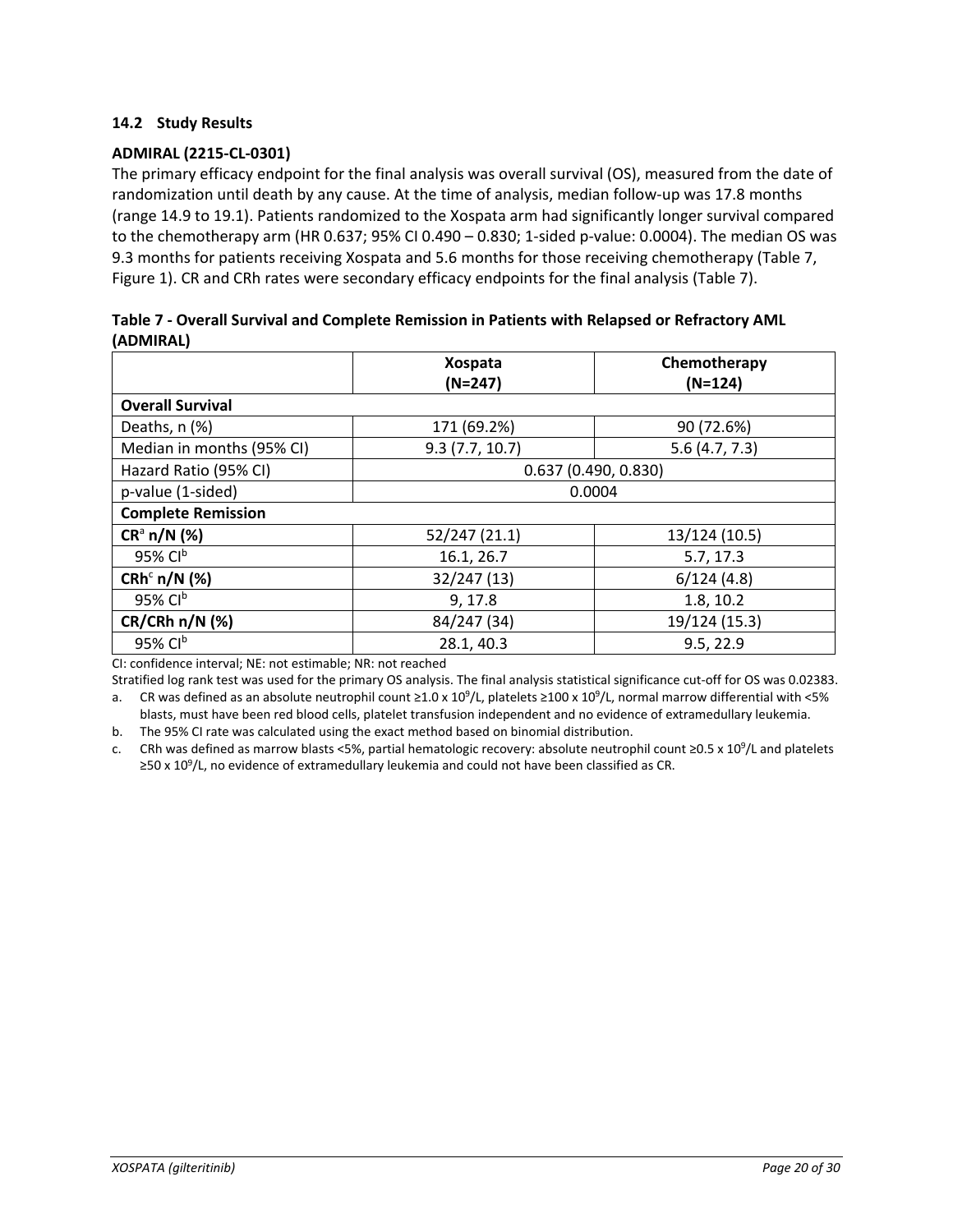

**Figure 1 - Kaplan-Meir Plot of Overall Survival in the ADMIRAL Study (ITT population)**

For patients who achieved a CR/CRh, the median time to first response was 3.7 months (range, 0.9 to 10.6 months) in the Xospata arm and 1.2 months (range: 1 to 2.6 months) in the salvage chemotherapy arm. The median time to best response of CR/CRh was 3.8 months (range, 0.9 to 16 months) in the Xospata arm and 1.2 months (range: 1 to 2.6 months) in the salvage chemotherapy arm. Median (months) duration of remission (DOR) in the Xospata arm was not reached (NR, 95% CI: 11, NR) in patients who achieved a best response of CR, 4 (95% CI: 2.1, 5.3) in patients whose best response was a CRh, and 11 (95% CI: 4.6, NR) in patients whose best response was a CR or a CRh (CR/CRh). DOR was defined as the time from the date of either first CR or CRh until the date of a documented relapse or death, whichever occurred the first.

The treatment effect was generally consistent across the analyzed subgroups, with the exception of patients who had unfavorable cytogenetic risk status at baseline. Of 26 patients with unfavorable cytogenetic risk status treated with Xospata, 1 (3.8%) patient achieved a CR. This result should be interpreted with caution due to the small patient numbers.

Among the 197 patients who were dependent on red blood cell (RBC) and/or platelet transfusions at baseline, 68 (34.5%) became independent of RBC and platelet transfusion during any 56-day postbaseline period. For the 49 patients who were independent of both RBC and platelet transfusion at baseline, 29 (59.2%) remained transfusion independent during any 56-day post-baseline period.

### <span id="page-20-0"></span>**14.3 Comparative Bioavailability Studies**

Not applicable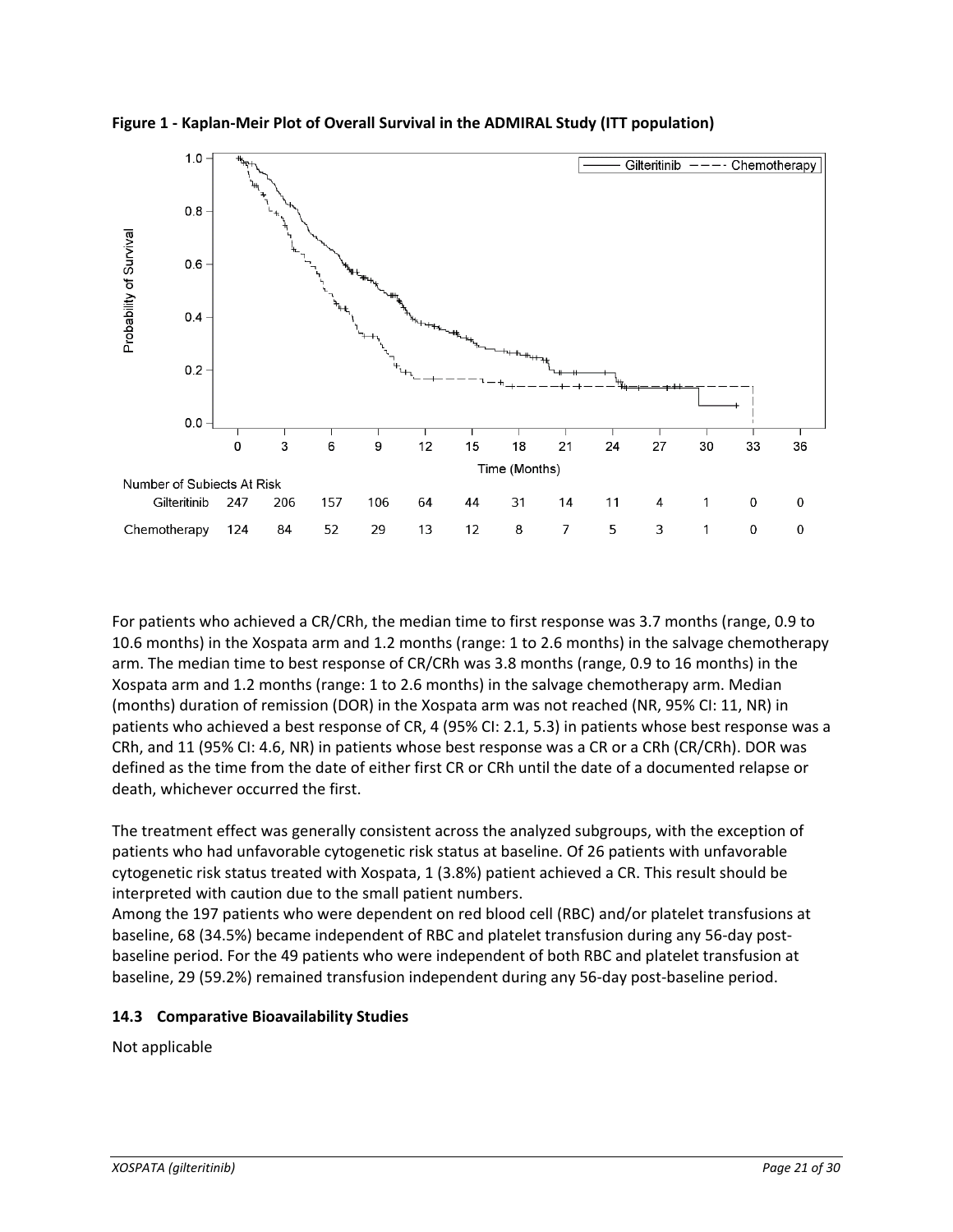# <span id="page-21-0"></span>**15 MICROBIOLOGY**

Not applicable

# <span id="page-21-1"></span>**16 NON-CLINICAL TOXICOLOGY**

#### **General Toxicology**

#### *Repeat Dose Toxicity*

Gilteritinib was administered by daily oral gavage to rats at doses of 2.5, 5, 10, and 20 mg/kg/day and to dogs at doses of 1, 2.5, and 5 mg/kg for 13 weeks. Mortality occurred at 20 mg/kg/day in rats and 5 mg/kg/day in dogs (approximately 0.3 times and 0.5 times the clinical exposure (AUC<sub>24</sub>) at the recommended dose of 120 mg, respectively).

Target organs of toxicity in rats were the gastrointestinal tract (microvacuolation of the mucosal epithelium), lymphohaematopoietic system (microgranuloma in the spleen and lymph node, atrophy of the thymus, white pulp in the spleen and the lymph follicle of the lymph node, lymphocyte necrosis, and bone marrow hypocellularity with changes in haematological parameters), eye (inflammation, lens opacity, retinal vacuolation), lung (foam cell accumulation), kidney (vacuolation of the renal medulla, increased mesangial matrix, tubular basophilia, hyaline droplets in the renal tubule, hyaline casts, and edematous change in the papilla) and liver (increased ALT and AST). Electron microscopy also revealed gilteritinib-related phospholipidosis in the lung and kidney of rats.

Target organs of toxicity in dogs included the gastrointestinal tract (a positive fecal occult blood reaction and inflammation of the alveolus/gingiva of the teeth), lymphohaematopoietic system (thymus atrophy, lymphocyte necrosis, decreased lymphocytes in the lymph node, white pulp in the spleen, and Peyer's patch, and bone marrow hypocellularity with changes in haematological parameters), eye (abnormal fundus color (dark), changes in optical coherence tomography, retinal vacuolation), lung (edema, focal alveolar hemorrhage, focal interstitial fibrosis, inflammatory cell infiltration, fibrin-like material deposits in alveoli, alveolar epithelial hypertrophy/hyperplasia), kidney (tubular vacuolation/dilatation/regeneration, inflammatory cell infiltration, focal congestion in the renal medulla), liver (vacuolation and atrophy, perivascular mononuclear cell infiltration, brown pigment

deposition in the Kupffer cell, focal haemorrhage of the serosa and mucosal hypertrophy/mucus hypersecretion in the gall bladder), urinary bladder (epithelial vacuolation), and epithelial tissue (ulcer, inflammation, acanthosis, crust). Electron microscopy also revealed gilteritinib-related liver injury, dilated endoplasmic reticulum of the kidney, and effects on rod and/or cone layers of the retina in dogs.

In both rats and dogs, toxicities occurred at exposures below the clinical exposure at the recommended dose of 120 mg, based on  $AUC_{24}$  comparisons. Reversibility of most of the test article-related changes was observed by the end of the 4-week recovery period.

### **Carcinogenicity**

Carcinogenicity studies have not been conducted with gilteritinib.

#### **Genotoxicity**

Gilteritinib was not mutagenic in an *in vitro* bacterial reverse mutation (AMES) assay or clastogenic in an *in vitro* chromosomal aberration test in Chinese hamster lung cells. Gilteritinib was positive for induction of micronuclei in the *in vivo* bone marrow micronucleus test in mice. The plasma exposure (AUC24) of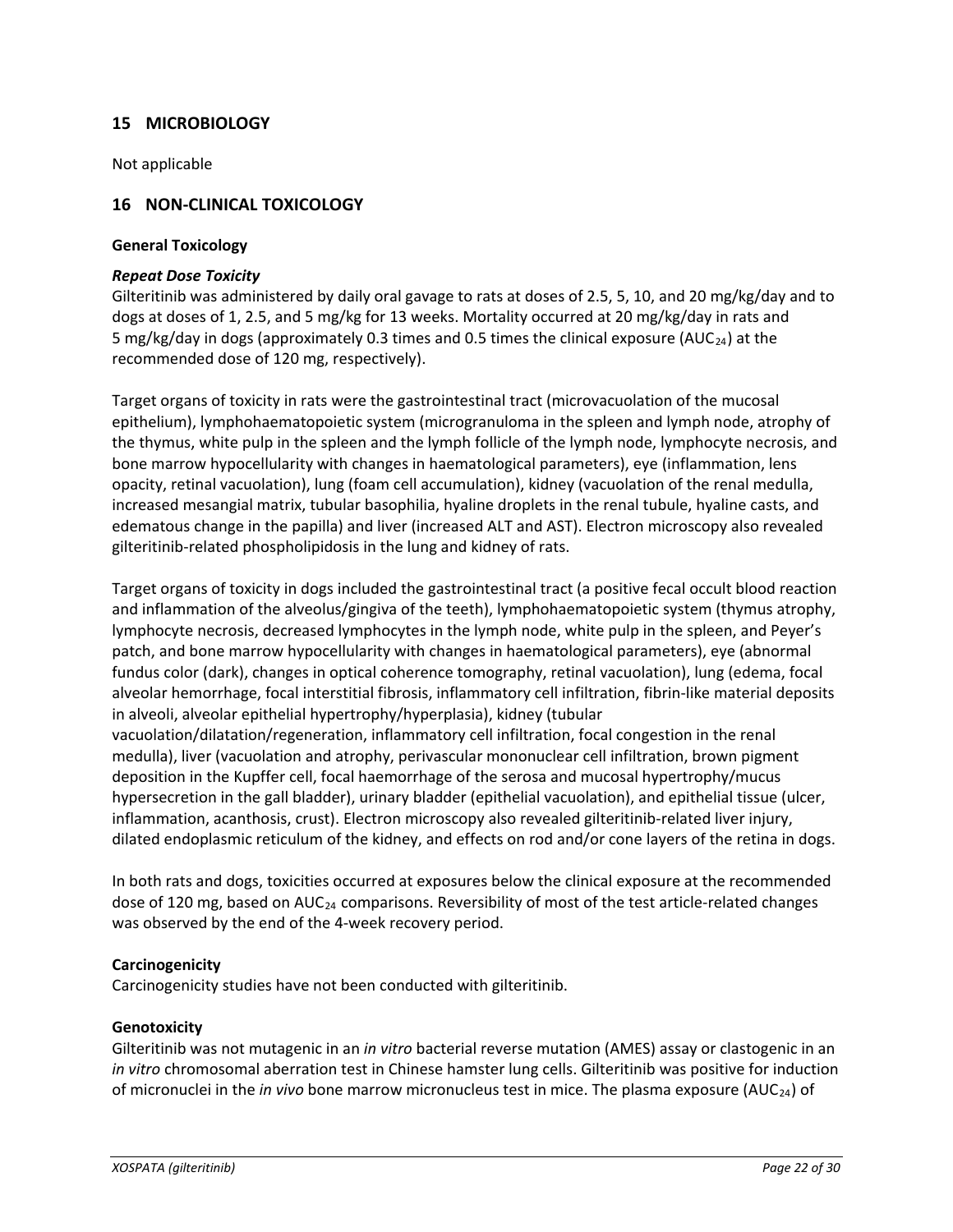gilteritinib in mice at the maximum dose level (20 mg/kg) with no micronucleus induction was approximately 0.3 times the AUC<sub>24</sub> in patients at the recommended clinical dose of 120 mg/day.

## **Reproductive and Developmental Toxicology**

## *Fertility*

In a 4-week repeat dose toxicity study, administration of 10 mg/kg/day gilteritinib to dogs (12 days of dosing) resulted in degeneration and necrosis of germ cells and spermatid giant cell formation in the testis as well as single cell necrosis of the epididymal duct epithelia of the epididymal head. The  $AUC_{24}$ at 10 mg/kg/day in dogs was approximately 0.6 times the  $AUC_{24}$  in patients at the recommended dose of 120 mg.

## *Developmental toxicity*

After a single oral administration of radiolabeled gilteritinib at 1 mg/kg to pregnant rats on day 14 of gestation, the radioactivity was detected in the placenta and fetus, indicating that gilteritinib and/or its metabolites passed through the blood-placental barrier and transferred to the fetus. The radioactivity in fetus was similar to that observed in maternal blood following maternal dosing on day 14 of gestation. In addition, a single oral dose of 1 mg/kg radiolabeled gilteritinib was administered to female rats on day 18 of gestation (perinatal period). The results showed that distribution profiles of radioactivity in most maternal tissues and the fetus on day 18 of gestation were similar to that on day 14 of gestation.

In an embryo-fetal development study in rats, pregnant animals received oral doses of gilteritinib at 0.3, 3, 10, and 30 mg/kg/day during the period of organogenesis. Maternal toxicity was observed at 30 mg/kg/day as evidenced by decreased body weight and food consumption. Administration of gilteritinib at the dose of 30 mg/kg/day also resulted in embryo-fetal death (postimplantation loss), decreased fetal body and placental weight, and decreased numbers of ossified sternebrae and sacral and caudal vertebrae, and increased incidence of fetal external (anasarca, local edema, exencephaly, cleft lip, cleft palate, short tail, umbilical hernia), visceral (microphthalmia, enlarged atrial and ventricular chamber, membranous ventricular septum defect, hypoplastic right ventricle, absent/malformed kidneys, malpositioned kidney, adrenal and ovary), and skeletal (sternoschisis, absent/fused rib, fused cervical arch, misaligned cervical vertebra, absent thoracic vertebra) abnormalities. The AUC<sub>24</sub> at 30 mg/kg/day in rats was approximately 0.4 times the AUC<sub>24</sub> in patients at the recommended dose of 120 mg.

After a single oral administration of radiolabeled gilteritinib at 1 mg/kg to lactating rats on day 14 postpartum, milk concentrations of radioactivity were higher than radioactivity in maternal plasma at 4 and 24 hours post-dose. The radioactivity was detected in the infant tissues examined, except for the brain, at 4, 24, 48, and 72 hours post-dose, indicating that gilteritinib and/or its metabolites are distributed to the infant tissues through breast milk.

# **Juvenile Toxicity**

Gilteritinib was administered orally to juvenile rats from postnatal days (PNDs) 4 to 42 at doses of 1, 2.5, and 5 mg/kg/day. No treatment-related mortality was noted at 5 mg/kg/day, but one male at 2.5 mg/kg/day was euthanized on PND 12 due to moribundity. An unexpectedly high exposure in this animal was considered to be the cause of moribundity. In the surviving animals, decreased body weight, weight gain, and food consumption were observed at doses of ≥2.5 mg/kg/day. The gastrointestinal tract may be one of the target organs in juvenile rats. The minimum lethal dose level of 2.5 mg/kg/day in juvenile rats was lower than that of 20 mg/kg/day in adult rats in the 13-week repeated dose toxicity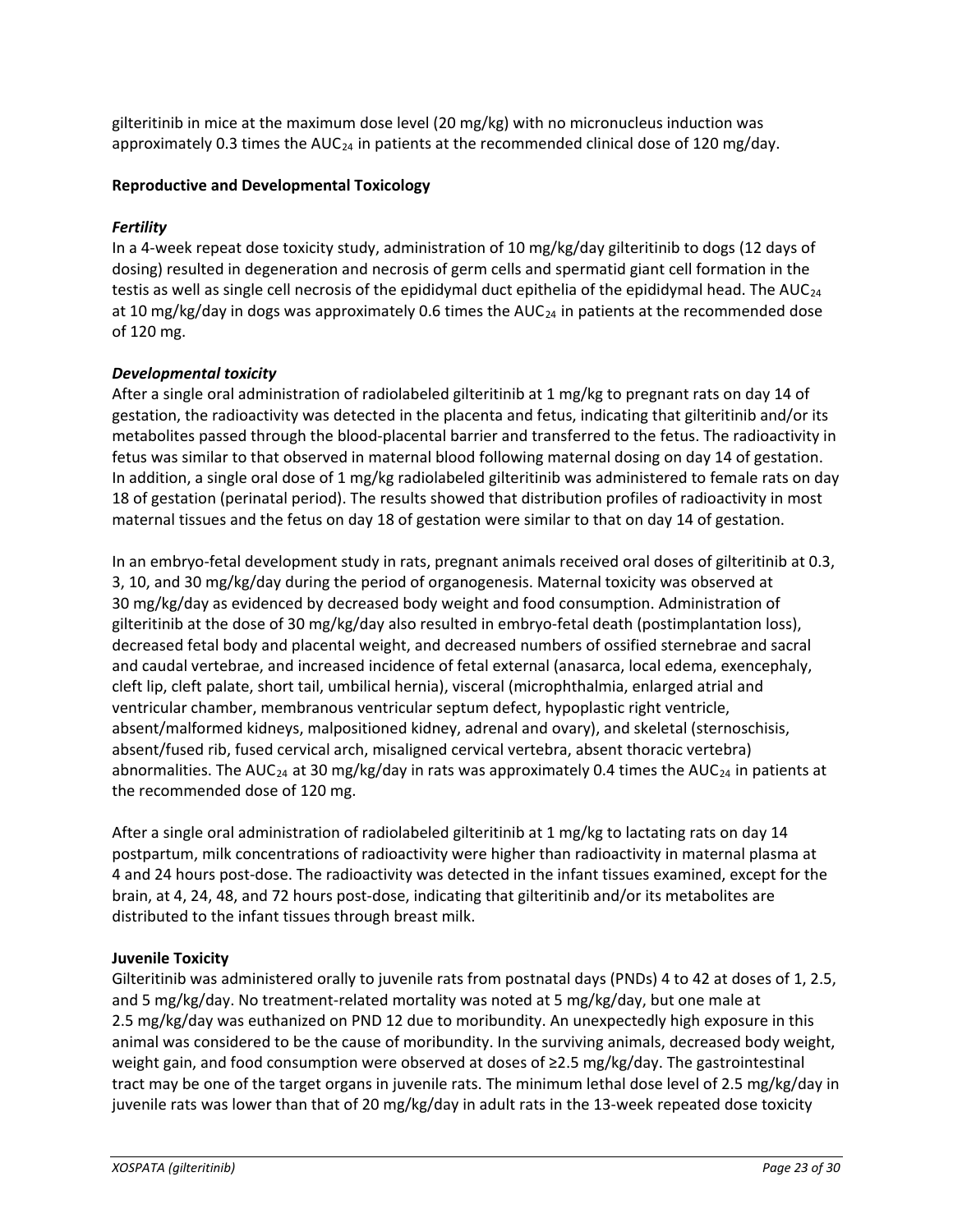study.

# **Phototoxicity**

Gilteritinib showed no potential to induce phototoxicity to cultured mammalian cells.

# <span id="page-23-0"></span>**17 SUPPORTING PRODUCT MONOGRAPHS**

Not applicable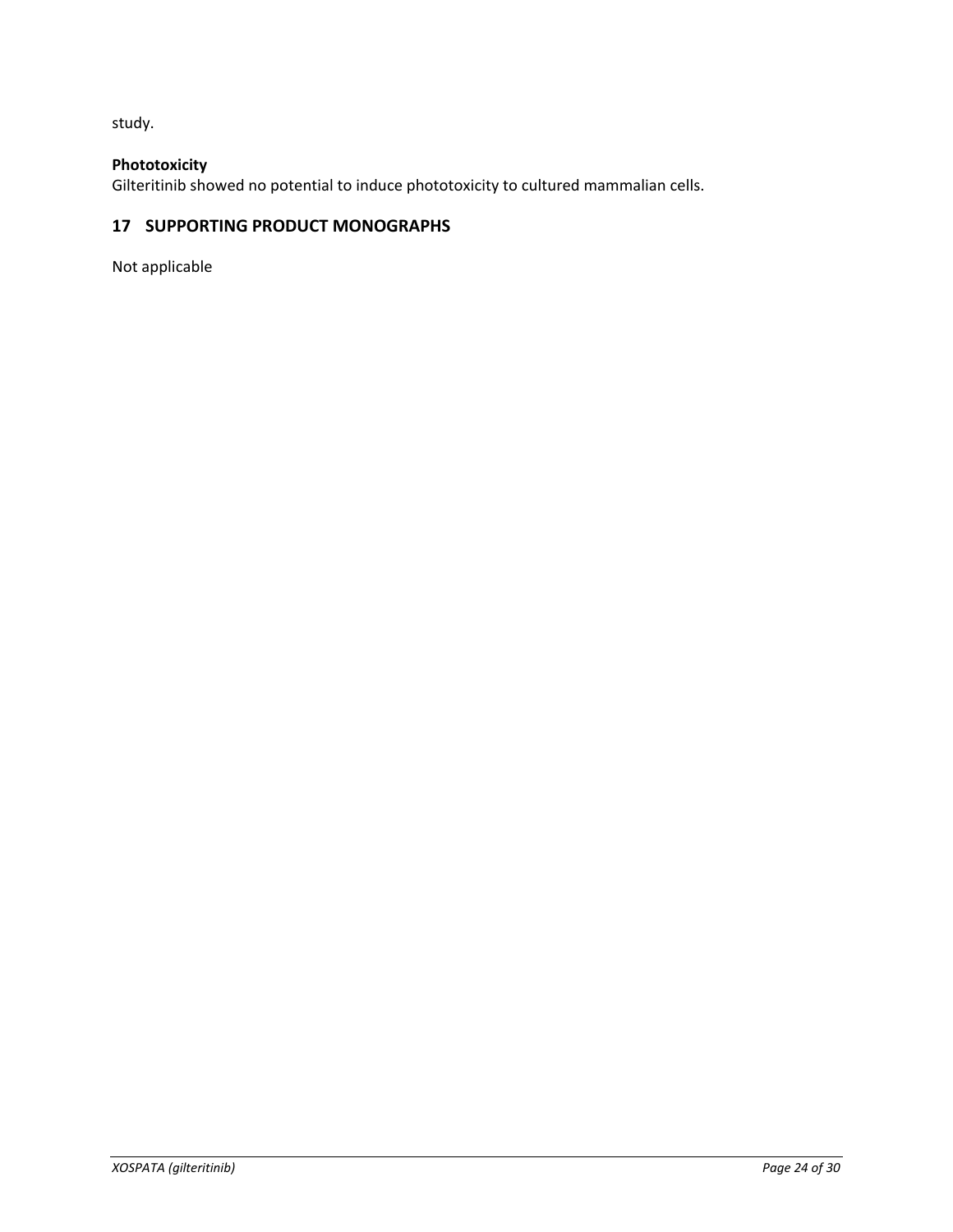## <span id="page-24-0"></span>**PATIENT MEDICATION INFORMATION**

#### **READ THIS FOR SAFE AND EFFECTIVE USE OF YOUR MEDICINE**

#### Pr**XOSPATA**® **(Zoh spah' tah) Gilteritinib Tablets**

Read this carefully before you start taking **Xospata** and each time you get a refill. This leaflet is a summary and will not tell you everything about this drug. Talk to your healthcare professional about your medical condition and treatment and ask if there is any new information about **Xospata**.

#### **Serious Warnings and Precautions**

#### **Differentiation Syndrome**

Differentiation syndrome is a condition that affects your blood cells which may be life threatening or lead to death if not treated. Differentiation syndrome has happened after starting Xospata. Call your healthcare professional or go to the nearest hospital emergency room right away if you develop any of the following symptoms of differentiation syndrome while taking Xospata:

- fever
- cough
- shortness of breath
- fluid buildup in the lungs and heart
- low blood pressure
- fast weight gain
- swelling of arms and legs
- rash
- kidney failure

If you develop any of these symptoms of differentiation syndrome, your healthcare professional may start you on a medicine called corticosteroids and may monitor you in the hospital.

#### **What is Xospata used for?**

Xospata is used to treat adults with acute myeloid leukemia (AML) with a FLT3 gene mutation. AML is a type of cancer of white blood cells. A test will confirm if you have the FLT3 kind of AML. It is used when:

- your AML has come back (relapsed) or;
- your AML has not improved after previous treatment (refractory).

#### **How does Xospata work?**

Xospata works by blocking certain enzymes of the cells that are not normal. It prevents cancer cells from growing and dividing. Xospata may also slow down or stop the cancer from growing. It also kills cancer cells.

#### **What are the ingredients in Xospata?**

Medicinal ingredients: gilteritinib

Non-medicinal ingredients: ferric oxide, hydroxypropyl cellulose, hypromellose, low-substituted hydroxypropyl cellulose, magnesium stearate, mannitol, polyethylene glycol, talc, titanium dioxide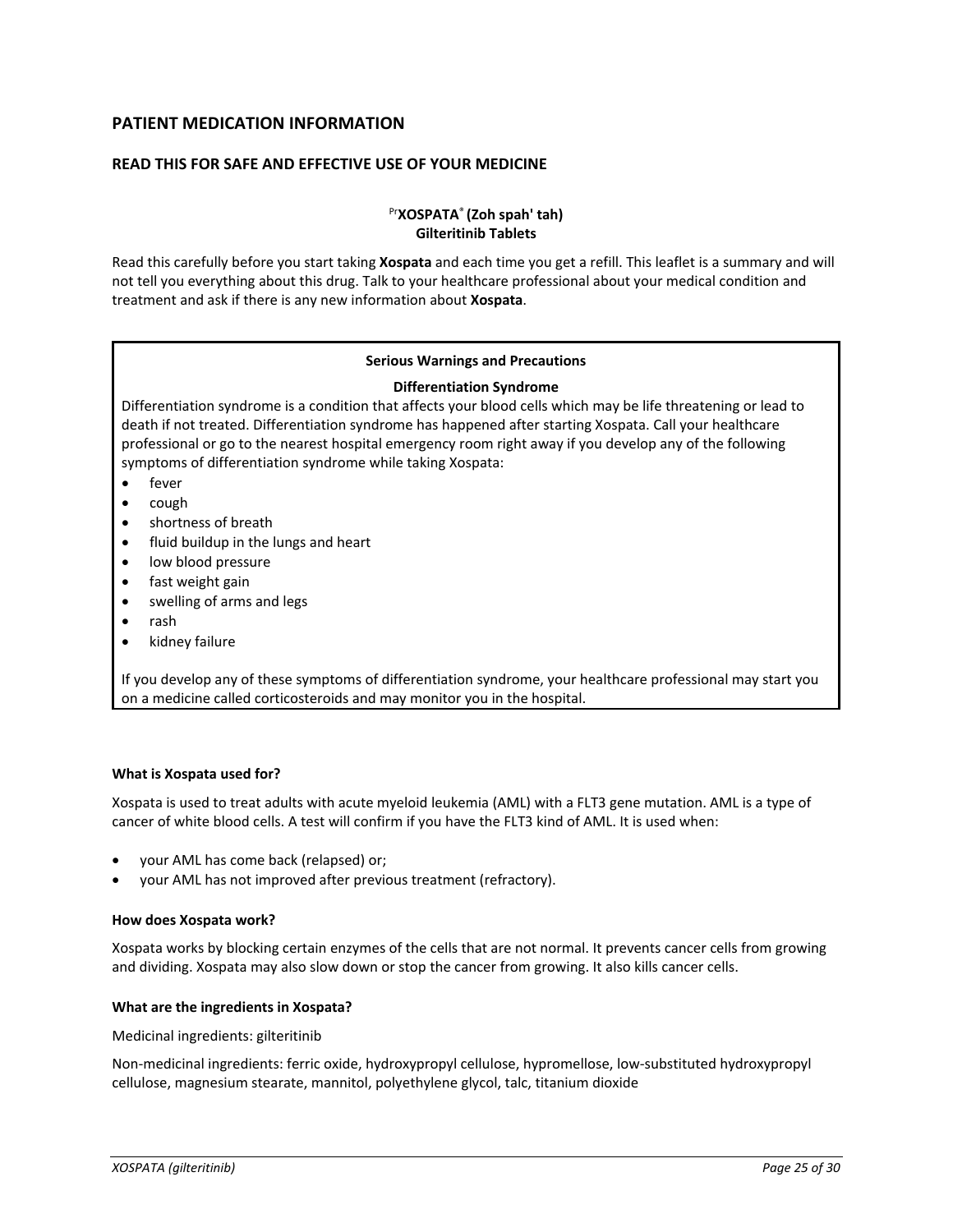#### **Xospata comes in the following dosage forms:**

40 mg tablets

#### **Do not use Xospata if:**

• You are allergic to gilteritinib or any of the other ingredients.

#### **To help avoid side effects and ensure proper use, talk to your healthcare professional before you take Xospata. Talk about any health conditions or problems you may have, including if you:**

- are under 18 years of age.
- have fever, trouble breathing, rapid weight gain, swelling of the arms and legs.
- have a seizure or quickly worsening symptoms such as headache, decreased alertness, confusion, or eye problems.
- have heart disorders; irregular heartbeat, have severe pain in the upper abdomen and back, nausea and vomiting.
- have a history of low levels of potassium or magnesium in your blood.
- have liver problems.
- have kidney problems.

#### **Other warnings you should know about:**

Driving and using machines:

You may feel dizzy while using Xospata. Give yourself time after taking Xospata to see how you feel before driving a vehicle or using machinery.

Breast-feeding and pregnancy:

Tell your doctor if you:

- are breast-feeding.
- are pregnant.
- think you might be pregnant.
- are planning to have a baby.

Do not take Xospata if you are pregnant. Xospata may harm your unborn baby. If you could get pregnant, take a pregnancy test 7 days before taking Xospata. You must use effective birth control while you are taking Xospata and for 6 months after you stop taking it. Male patients should use condoms during sex during treatment and for 4 months after stopping Xospata.

Your doctor will talk to you about the risks of taking Xospata if you are breast-feeding or pregnant. Breast-feeding should be stopped during treatment and for at least 2 months after stopping Xospata.

#### **Tell your healthcare professional about all the medicines you take, including any drugs, vitamins, minerals, natural supplements or alternative medicines.**

#### **The following may interact with Xospata:**

- medicines that are used to treat heart problems, such as digoxin;
- medicines that are used for the prevention of blood clots, such as dabigatran etexilate;
- medicines that are used to treat diabetes, such as metformin;
- medicines that are used to treat elevated cholesterol level, such as rosuvastatin;
- medicines that are used to treat multiple sclerosis, such as mitoxantrone;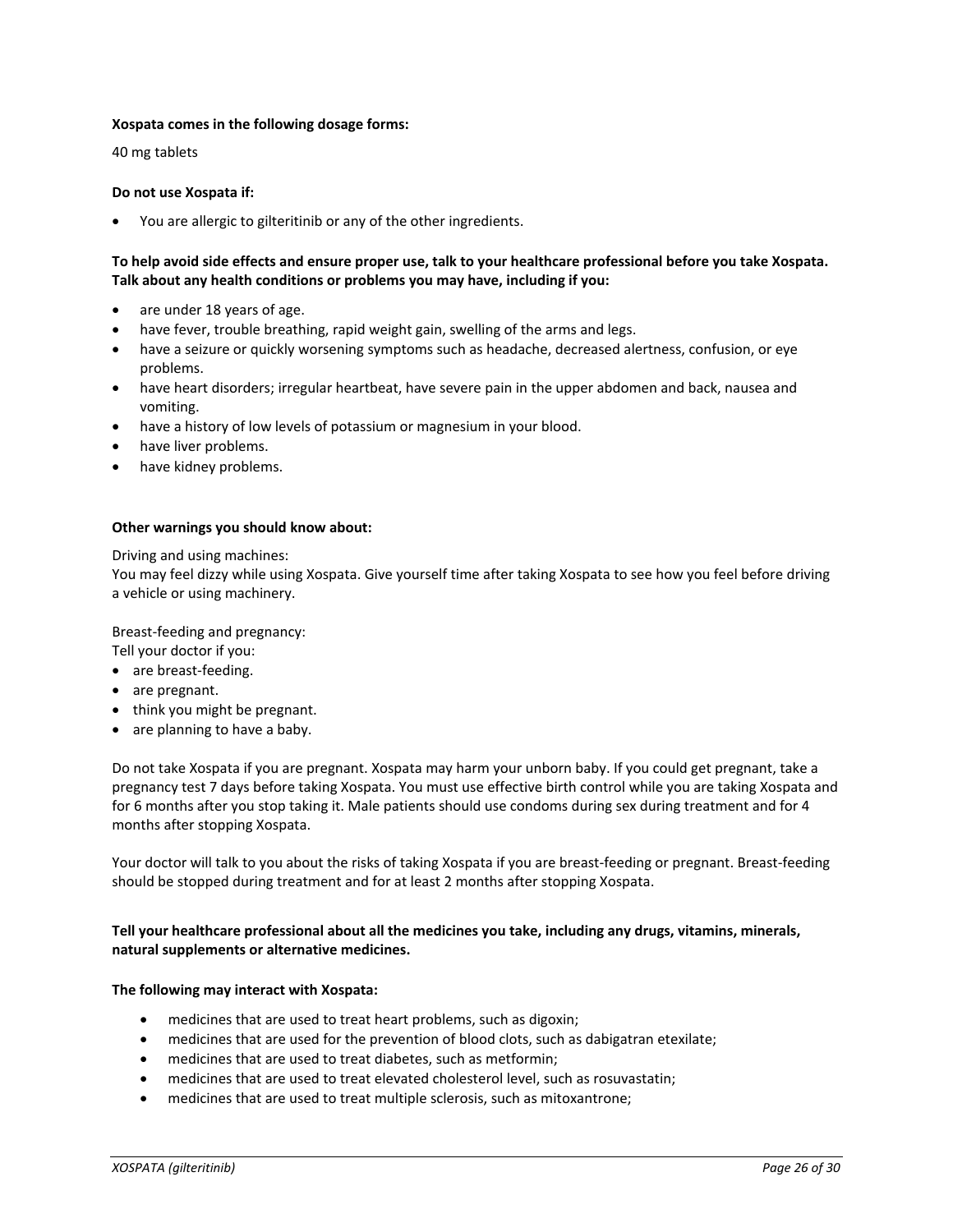- medicines used to treat tuberculosis, such as rifampicin;
- medicines used to treat epilepsy, such as phenytoin;
- St. John's Wort (also known as *Hypericum perforatum*), a herbal medicine used to treat depression;
- medicines used to treat fungal infections such as voriconazole, posaconazole or itraconazole;
- medicines used to treat bacterial infections such as erythromycin, clarithromycin or azithromycin;
- medicines used to treat high blood pressure (hypertension) such as captopril or carvedilol;
- medicines used to treat infections with the human immunodeficiency virus (HIV) such as ritonavir;
- medicines used to treat depression such as escitalopram, fluoxetine or sertraline.

#### **How to take Xospata:**

Always take this medicine exactly as your doctor or pharmacist has told you. Check with your doctor or pharmacist if you are not sure.

#### Taking Xospata

- 1 time per day at the same time each day.
- Swallow the tablets whole with water.
- Do not break or crush the tablets.
- Take with or without food.
- Continue taking Xospata for as long as your doctor tells you.

#### **Usual dose:**

The usual dose is 120 mg (three tablets) once a day.

Your doctor may adjust your treatment based on how you react to Xospata. Your doctor may also stop your treatment for a period of time. Continue treatment at the dose prescribed by your doctor.

#### **Overdose:**

If you think you have taken too much Xospata, contact your healthcare professional, hospital emergency department or regional poison control centre immediately, even if there are no symptoms.

#### **Missed dose:**

If you forget to take Xospata at the usual time, take your usual dose as soon as you remember on the same day and take your next dose at the usual time on the next day. If you miss your dose, and it is within 12 hours to your next dose, skip the dose and take the next dose at the usual time on the next day. Do not take a double dose to make up for a forgotten dose. If you throw up the drug, do not take another dose on the same day; take your next dose at the usual time on the next day.

#### **What are possible side effects from using Xospata?**

These are not all the possible side effects you may feel when taking Xospata. If you experience any side effects not listed here, contact your healthcare professional.

- Diarrhea
- Feeling tired (fatigue)
- Nausea
- Constipation
- Cough
- Swelling due to fluid retention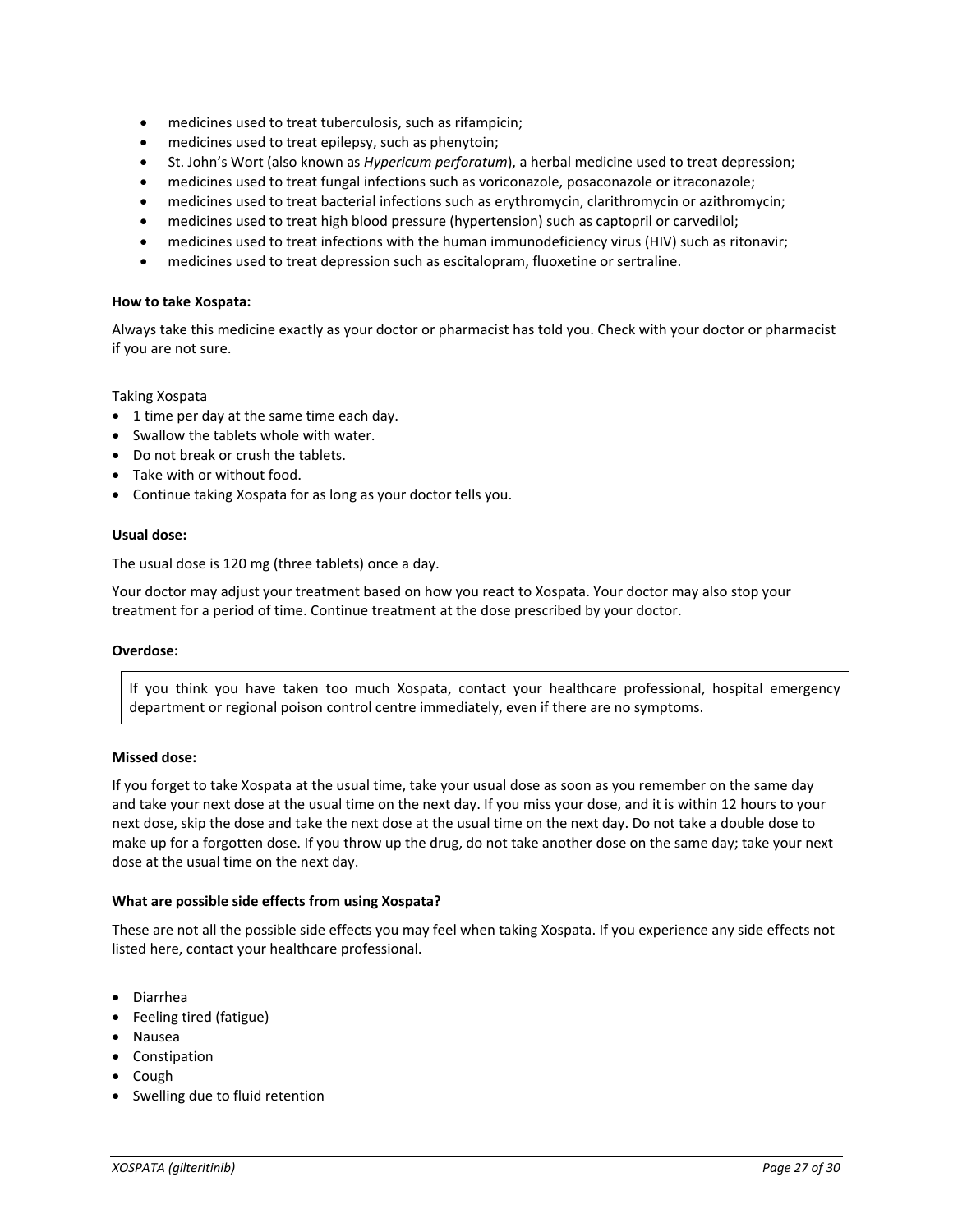- Dizziness
- Headache
- Low appetite
- Stomach pain
- Vomiting
- Inflammation of the mouth and lips
- Fever
- Feeling weak
- Pain, numbness, or weakness in hands and feet
- Muscle pain
- Joint pain
- Vague feeling of discomfort or feeling unwell
- Skin rash
- Strange taste in the mouth

During Xospata treatment, you may also have side effects of abnormal blood test results (very common). This can give your doctor information on the workings of some parts of your body, for example:

- High levels of enzymes related to the liver, muscle, or heart
- Low level of potassium and magnesium in the blood
- High blood sugar level
- Low levels of red, white, or platelet cells in the blood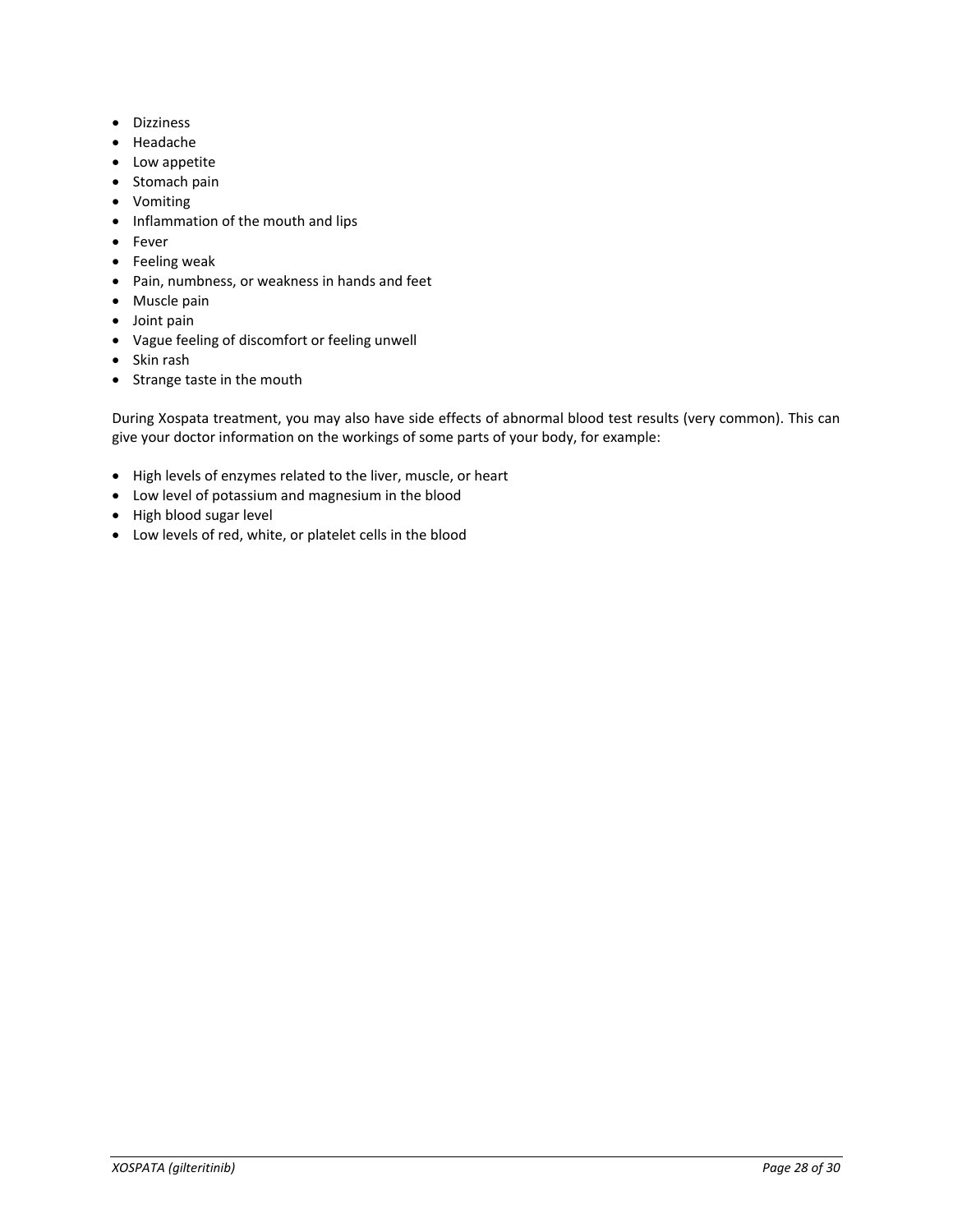| Serious side effects and what to do about them                                                                                                                        |                                      |              |                          |  |
|-----------------------------------------------------------------------------------------------------------------------------------------------------------------------|--------------------------------------|--------------|--------------------------|--|
| Symptom / effect                                                                                                                                                      | Talk to your healthcare professional |              | Stop taking drug and get |  |
|                                                                                                                                                                       | Only if severe                       | In all cases | immediate medical help   |  |
| <b>VERY COMMON</b>                                                                                                                                                    |                                      |              |                          |  |
| <b>Dyspnea:</b> shortness of breath                                                                                                                                   |                                      |              |                          |  |
| <b>COMMON</b>                                                                                                                                                         |                                      |              |                          |  |
| Acute kidney injury (kidney failure or<br>kidney damage): including swelling in the<br>legs, tiredness, shortness of breath,<br>nausea, little urine leaving the body |                                      | ✓            |                          |  |
| Allergic Reaction: Severe allergic reaction<br>including swelling in the mouth, tongue,<br>face and throat, itching, hives                                            |                                      |              | ✓                        |  |
| Cardiac (heart): including collection of<br>fluid around the heart, low blood pressure,<br>inflammation of the heart, heart failure,<br>heart rhythm problems         |                                      |              | ✓                        |  |
| Increase in alanine aminotransferase<br>(ALT) and / or aspartate aminotransferase<br>(AST) levels: High levels of enzymes<br>related to the liver                     |                                      |              |                          |  |
| Syncope: fainting or passing out                                                                                                                                      |                                      | ✓            |                          |  |
| <b>UNCOMMON</b>                                                                                                                                                       |                                      |              |                          |  |
| <b>Posterior Reversible Encephalopathy</b><br>Syndrome: headache, loss of speech or<br>vision, confusion, seizure                                                     |                                      | ✓            |                          |  |

If you have a troublesome symptom or side effect that is not listed here or becomes bad enough to interfere with your daily activities, talk to your healthcare professional.

#### **Reporting Side Effects**

You can report any suspected side effects associated with the use of health products to Health Canada by:

- Visiting the Web page on Adverse Reaction Reporting (https://www.canada.ca/en/healthcanada/services/drugs-health-products/medeffect-canada.html) for information on how to report online, by mail or by fax; or
- Calling toll-free at 1-866-234-2345.

*NOTE: Contact your health professional if you need information about how to manage your side effects. The Canada Vigilance Program does not provide medical advice.*

#### **Storage:**

Store at room temperature 15 to 30°C.